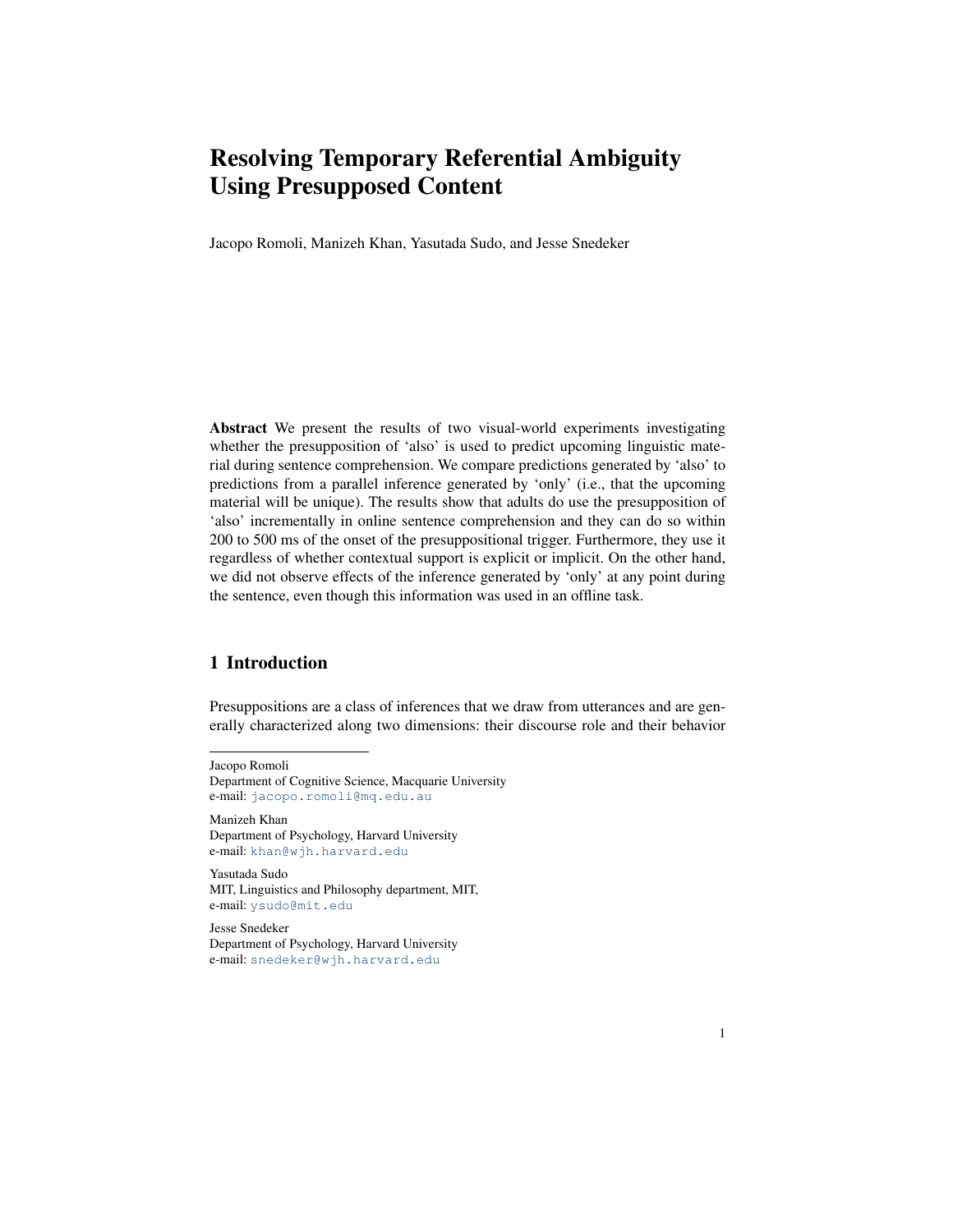in embeddings.<sup>[1](#page-0-0)</sup> To illustrate, consider a sentence like  $(1)$ , from which we typically draw the two conclusions in [\(2a\)](#page-1-1) and [\(2b\)](#page-1-2).

- <span id="page-1-0"></span>(1) Fred stopped smoking.
- <span id="page-1-2"></span><span id="page-1-1"></span>(2) a. Fred doesn't smoke.
	- b. Fred used to smoke.

In the literature, inferences like [\(2b\)](#page-1-2) are referred to as 'presuppositions,' while those like [\(2a\)](#page-1-1) as 'entailments.' These two inferences are considered to be different for two reasons. First, they intuitively play different conversational roles: [\(2a\)](#page-1-1) is new information added to the context, whereas [\(2b\)](#page-1-2) is typically assumed to convey information that is given at the point of utterance of  $(1)$ . We can refine this intuition by explicitly adding each of these inferences before the statement itself. When we add the presupposition to the statement, the result (shown in [\(3\)](#page-1-3)) is a natural discourse. In contrast, when the other inference is placed before the statement, the result (shown in  $(4)$ ) is unnatural. The standard way to account for the oddness of  $(4)$  is to appeal to a condition that requires a speaker to not assert anything that is redundant in its context of utterance (see [Stalnaker](#page-21-0) [1978](#page-21-0) and much subsequent work). Crucially, this condition does not apply to presuppositions, resulting in the contrast between  $(3)$  and  $(4).<sup>2</sup>$  $(4).<sup>2</sup>$  $(4).<sup>2</sup>$  $(4).<sup>2</sup>$ 

- <span id="page-1-3"></span>(3) Fred used to smoke and he now stopped.
- <span id="page-1-4"></span>(4) #Fred doesn't smoke and he now stopped.

The second distinctive property of presuppositions is their behavior in complex sentences. Consider [\(5a\)](#page-1-5)-[\(5d\)](#page-1-6) below in which the statement [\(1\)](#page-1-0) is embedded in different complex sentences.

- <span id="page-1-5"></span>(5) a. Fred didn't stop smoking.
	- b. Did Fred stop smoking?
	- c. If Fred stops smoking, Lisa will be happy.
	- d. It's possible that Fred stopped smoking.

<span id="page-1-6"></span>All of these sentences still generate the inference in [\(2b\)](#page-1-2) but they do not generate the conclusion in  $(2a)$ . In other words, the presuppositions of sentences like  $(1)$ , unlike entailments, appear to be 'inherited' by most of the complex sentences containing them. This pattern, traditionally called 'projection behaviour', is characteristic of presuppositions and it is generally used as the primary diagnostic for distinguishing presuppositions from other inferences. Accounting for how presuppositions project is a central topic in semantics and pragmatics [\(Karttunen](#page-21-1) [1974,](#page-21-1) [Stalnaker](#page-21-2) [1974,](#page-21-2)

<sup>&</sup>lt;sup>1</sup> For an introduction to presuppositions see [Chierchia and McConnell-Ginet](#page-20-0) [2000](#page-20-0) and [Beaver and](#page-20-1) [Geurts](#page-20-1) (2011).

 $2$  In fact, one approach, stemming again from the work of [Stalnaker](#page-21-2) [\(1974,](#page-21-2) [1978\)](#page-21-0), is to think that presuppositions not only *can* but *have to* be redundant in the context of utterance.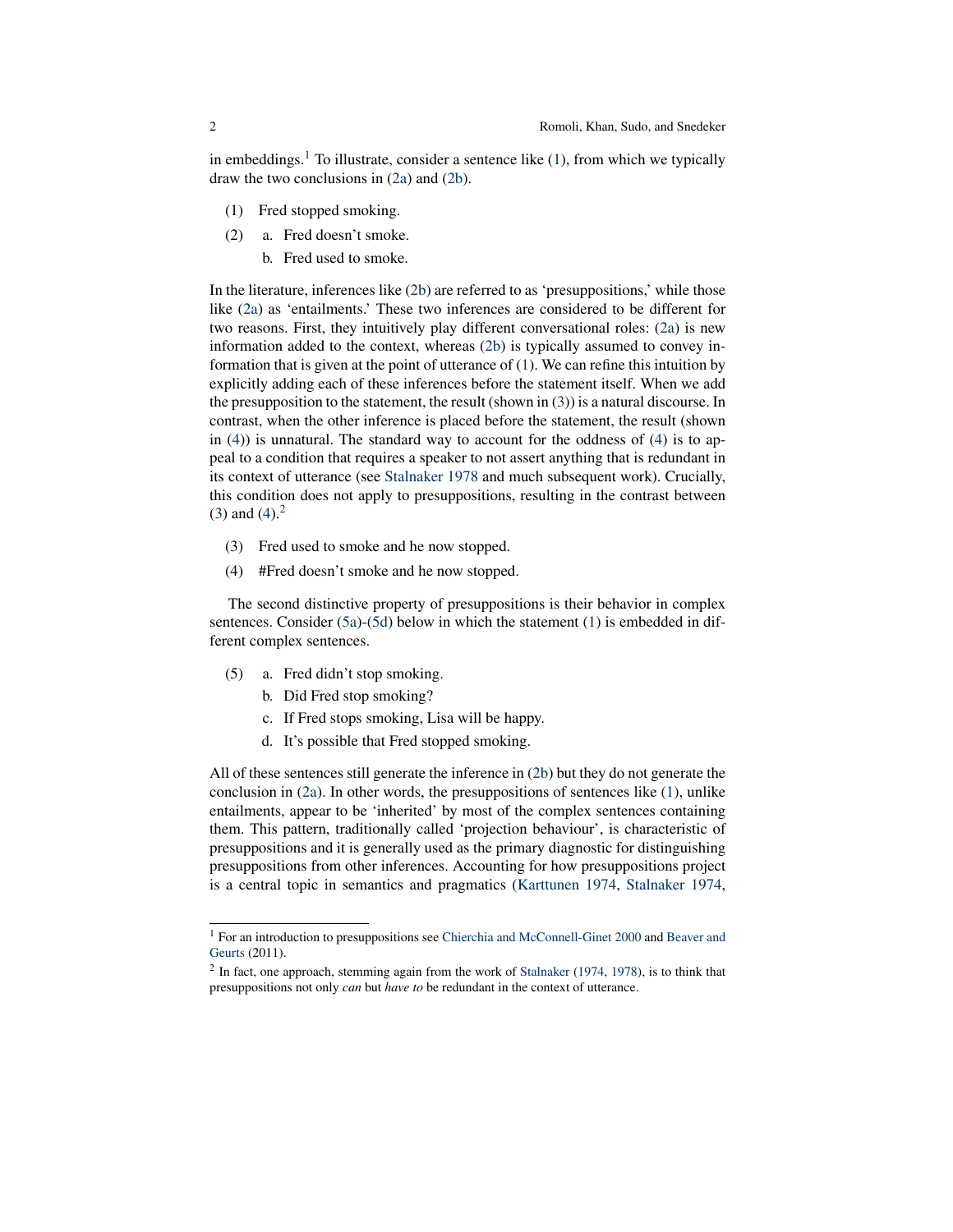[Gazdar](#page-20-2) [1979,](#page-20-2) [Heim](#page-20-3) [1983,](#page-20-3) [van der Sandt](#page-21-3) [1992](#page-21-3) and [Beaver](#page-20-4) [2001.](#page-20-4) For some recent proposals see [Schlenker](#page-21-4) [2008](#page-21-4) and [Schlenker](#page-21-5) [2009\)](#page-21-5).

While presuppositions have been studied extensively, we still known little about how they are used during comprehension, as the sentence unfolds. This gap is important to fill because presuppositions carry information that could be used incrementally to guide interpretation during language processing. By tracing how this information becomes available over time, we could learn more about the interplay between pragmatics and compositional semantics during language comprehension.

# *1.1 The Processing of Presupposed Content*

Recently, people have started looking at the question of how presuppositions are processed during comprehension [\(Kim](#page-21-6) [2007;](#page-21-6) [Schwarz](#page-21-7) [2007;](#page-21-7) [Schwarz and Tiemann](#page-21-8) [2013a,](#page-21-8)[b\)](#page-21-9). Three broad questions have guided this work. First, is the presupposed content of an utterance available as quickly as its assertive content? Or do new presuppositions systematically lag behind assertions, in a manner that parallels scalar implicatures [\(Bott and Noveck](#page-20-5) [2004;](#page-20-5) [Huang and Snedeker](#page-20-6) [2009](#page-20-6) among many others)? Second, is there a processing cost to presupposition violation? Observing such a cost would also inform the first question (by placing an upper bound on the time by which presupposition was calculated). Third, once presuppositions are available, how do they affect sentence processing? Are they used to resolve ambiguities at other levels or make predictions about upcoming referents? Again, data on this question would also constrain answers to the first.

[Kim](#page-21-6) [\(2007\)](#page-21-6) explored how presupposed content and asserted content are accessed during a sentence verification task. Participants were shown various visual displays and asked to judge whether sentences like [\(6\)](#page-2-0) were true or false. Their task was to press a button corresponding to 'yes' if the sentence accurately described the visual context and 'no' if it did not.

<span id="page-2-0"></span>(6) Only the girls have books.

[Kim](#page-21-6) [\(2007\)](#page-21-6) adopted the analysis of 'only' in which a sentence like  $(6)$  asserts [\(7a\)](#page-2-1) and presupposes [\(7b\)](#page-2-2) (see [Beaver and Clark](#page-20-7) [2009](#page-20-7) and references therein).

- <span id="page-2-2"></span><span id="page-2-1"></span>(7) a. No people other than the girls have books.
	- b. The girls have books.

There were two types of critical trials which varied in terms of the picture that was paired with the utterance. On the false assertion trials, [\(6\)](#page-2-0) was matched with a picture in which two girls out of eight characters had books (i.e., the presupposition was satisfied) and some of the other six characters also had books (i.e., the assertion was false). On the presupposition violation trials, [\(6\)](#page-2-0) was matched with a picture in which the two girls didn't have books and the other characters did not have them either (i.e., presupposition false, assertion true). She found that participants were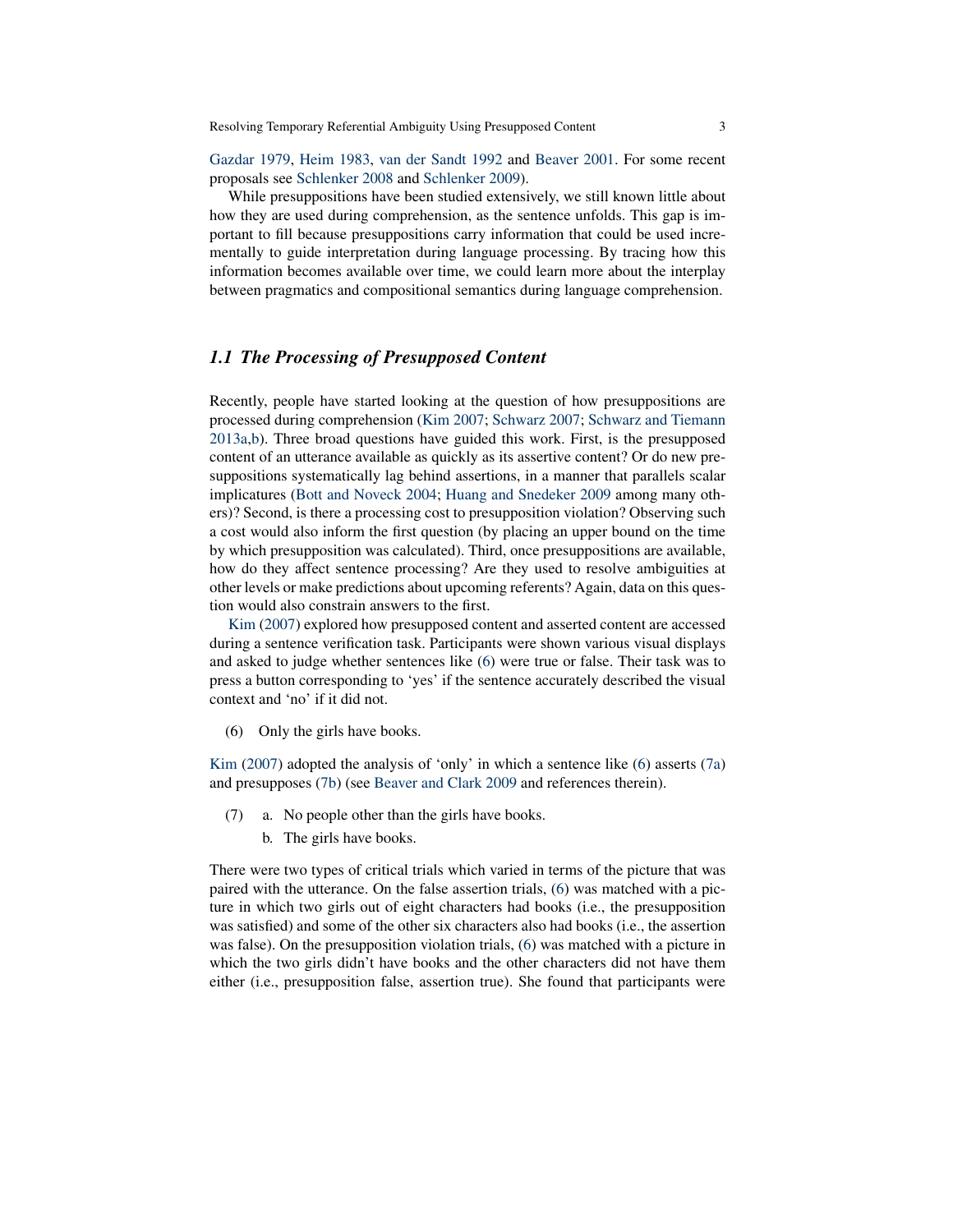faster to reject the false assertion trials than they were to reject the presupposition violations. On the basis of these results, [Kim](#page-21-6) [\(2007\)](#page-21-6) concludes that the information conveyed by presuppositions and the information conveyed by assertions are used differently in sentence comprehension. Comprehenders do not have to verify presuppositions before evaluating the truth of a sentence. Instead, they assume that the presuppositions are true and only check them afterwards.

[Schwarz](#page-21-7) [\(2007\)](#page-21-7) used a reading time paradigm to explore the comprehension of sentences with presupposition triggers in both German and English. In one of the experiments, participants had to read sentences like [\(8\)](#page-3-0) and [\(9\)](#page-3-1), which differ in the content of the relative clauses. Crucially the relative clause [\(8\)](#page-3-0) satisfies the presupposition of 'also' (i.e., that there is some other relevant person to whom the congressman wrote to), but [\(9\)](#page-3-1) does not.

- <span id="page-3-0"></span>(8) The congressman, who wrote to John, had also written to the mayor to schedule a meeting for the fundraiser.
- <span id="page-3-1"></span>(9) The congressman, who John wrote to, had also written to the mayor to schedule a meeting for the fundraiser.

The stimuli were presented in a phrase-by-phrase self-paced reading paradigm in which multiple words were presented at once. The experimental region included the presuppositional trigger and several subsequent words (e.g., *had also written to the mayor*). The participants were slower to read the experimental region when the relative clause did not satisfy the presupposition associated with 'also' [\(9\)](#page-3-1) than when it did [\(8\)](#page-3-0).

This finding demonstrates that there is a processing cost in cases where there is also presupposition failure. We believe that there are at least two possible explanations for this processing cost. First, this cost could be a direct consequence of presupposition failure: participants could slow down in [\(9\)](#page-3-1) because they fail to find any prior event of the relevant kind (one with the congressman writing someone) and thus cannot integrate the presupposition triggered by 'also'. In this case, the cost should only come after encountering the main verb in the active voice (*had also written*), since that information is needed to determine that the relative clause does not satisfy the presupposition (e.g., see  $(10)$ ).<sup>[3](#page-0-0)</sup> Alternatively, the cost could reflect the participants' predictions about the form or meaning of the verb, given the relative clause and presuppositional trigger. Specifically, in [\(8\)](#page-3-0) the participant

<sup>&</sup>lt;sup>3</sup> Given the stimuli used in the study by [Schwarz](#page-21-7) [\(2007\)](#page-21-7) study it is possible that participants may have been able to anticipate the identity and form of the main clause verb before the experimental region. In the experimental sentences, the verb was always the same as the one in the relative clause and always appeared in the active voice. If this were the case, then the effect might be present immediately upon encountering the presuppositional trigger. Since the data were collected using a self-paced reading paradigm with multiword presentation, the exact timing of the effect is unclear.

Schwarz seems to interpret his online data as a reflection of presupposition failure, rather than prediction (see p. 402). However, his work also provides evidence that presuppositions can be used to predict and/or revise the thematic roles in an event. Specifically, in an offline study in German, he finds that readers tend to interpret a relative clause with ambiguous case marking in a manner that would allow to satisfy the presupposition of 'auch' (*also*).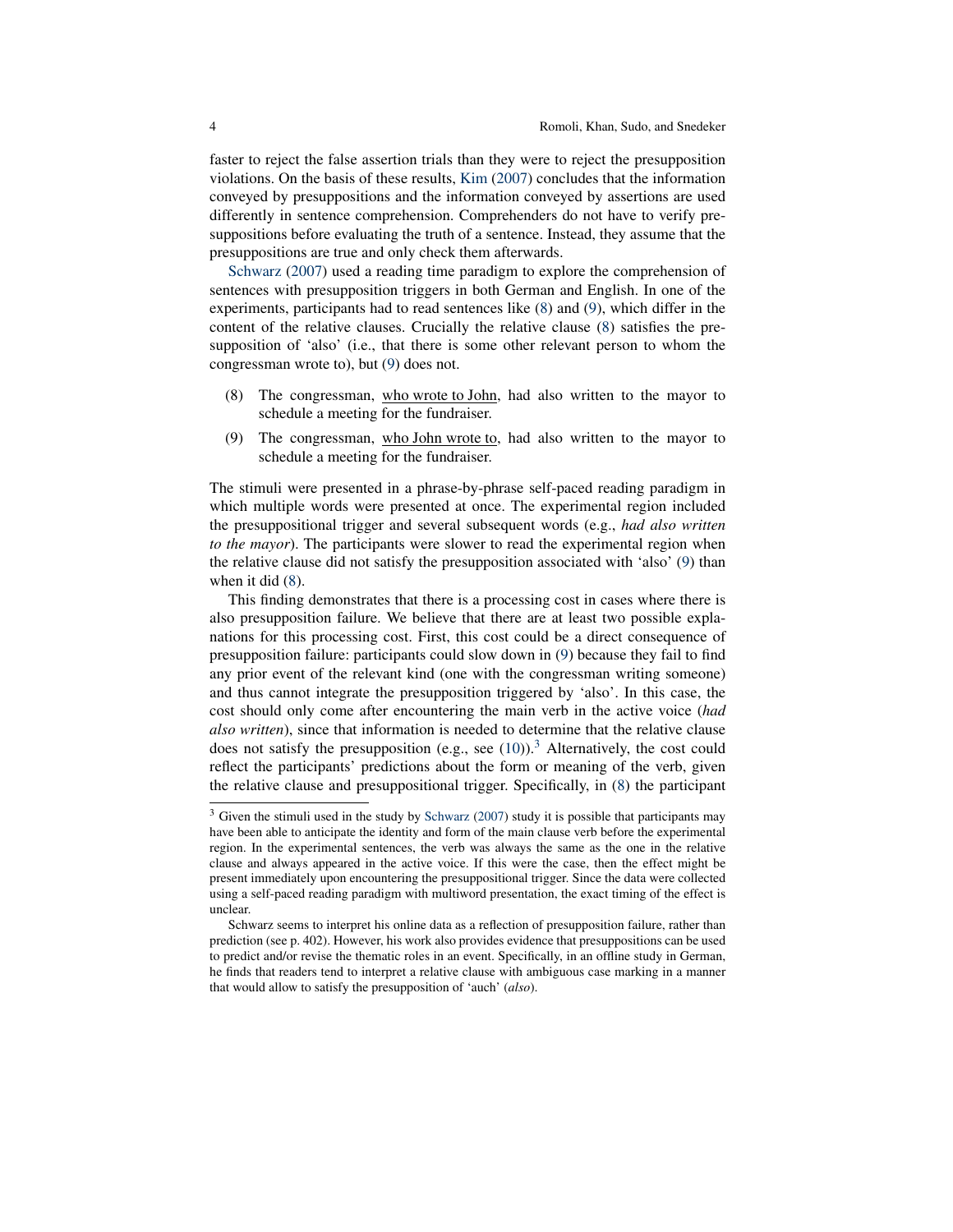should expect the verb that is used (*written*), while in [\(9\)](#page-3-1) they might expect a verb with a different argument structure (again see [\(10\)](#page-4-0)).

<span id="page-4-0"></span>(10) The congressman who John wrote to had also received a letter from the mayor to schedule a meeting for the fundraiser.

In this paper, we report the results of two experiments that investigate the time course of presupposition calculation by looking for effects of a presupposition on the interpretation of an upcoming noun. Like [Schwarz](#page-21-7) [\(2007\)](#page-21-7), we focus on the presupposition of 'also'. Unlike [Schwarz](#page-21-7) [\(2007\)](#page-21-7), we are not concerned with the effect of presupposition failure on processing. Instead we investigate how early participants are able to use the information associated with presuppositions to determine the referents of upcoming nouns. In addition, we compare this effect to a parallel inference based on the entailments associated with 'only'. Our focus differs from that of [Kim'](#page-21-6)s [\(2007\)](#page-21-6) study, as we are not looking at how presupposed versus asserted content is used in verification but whether presupposed content is used to predict an upcoming word. $4$ 

# *1.2 Experimental paradigm*

In the experiments reported in this paper, we use the visual world paradigm, because it provides a sensitive and time-locked measures of language comprehension. Prior studies have successfully used this method to study a broad range of linguistic processes including: word recognition (e.g., [Allopenna, Magnuson, and Tanenhaus](#page-20-8) [1998\)](#page-20-8), syntactic ambiguity resolution (e.g., [Tanenhaus, Spivey-Knowlton, Eber](#page-21-10)[hard, and Sedivy](#page-21-10) [1995\)](#page-21-10) and the calcuation of scalar implicatures (e.g., [Huang and](#page-20-6) [Snedeker](#page-20-6) [2009\)](#page-20-6). The stimuli and task used in Experiment 1 are closely modeled on a series of experiments conduced by [Kim, Gunlogson, Tanenhaus, and Runner](#page-21-11) [\(2008\)](#page-21-11).

Kim and colleagues presented participants with pairs of sentences like [\(11\)](#page-4-1) and [\(12\)](#page-4-2). As mentioned above, a sentence like [\(12\)](#page-4-2) is generally assumed to presuppose [\(13a\)](#page-4-3) and assert something along the lines of [\(13b\)](#page-5-0).

- <span id="page-4-1"></span>(11) Mark has some candies and some shoes.
- <span id="page-4-2"></span>(12) Jane only has some candies.
- <span id="page-4-3"></span>(13) a. Jane has candies.

<sup>&</sup>lt;sup>4</sup> There are two other recent studies on presupposition processing that are not directly relevant to the question posed here [\(Schwarz and Tiemann](#page-21-8) [2013a](#page-21-8)[,b](#page-21-9) and [Chemla and Bott](#page-20-9) [2013\)](#page-20-9). Schwarz and Tiemann look at whether the position of the trigger in a complex sentence influences the processing of presuppositions. On the basis of their results they argue that there is a processing cost associated to the 'length of projection', that is the distance between the position of the trigger and the clause associated to the information satisfying the presupposition appears. Chemla and Bott, on the other hand, concentrates on whether the accommodation of presupposition is more costly when it occurs above or below negation (see also [Romoli and Schwarz](#page-21-12) (this volume)).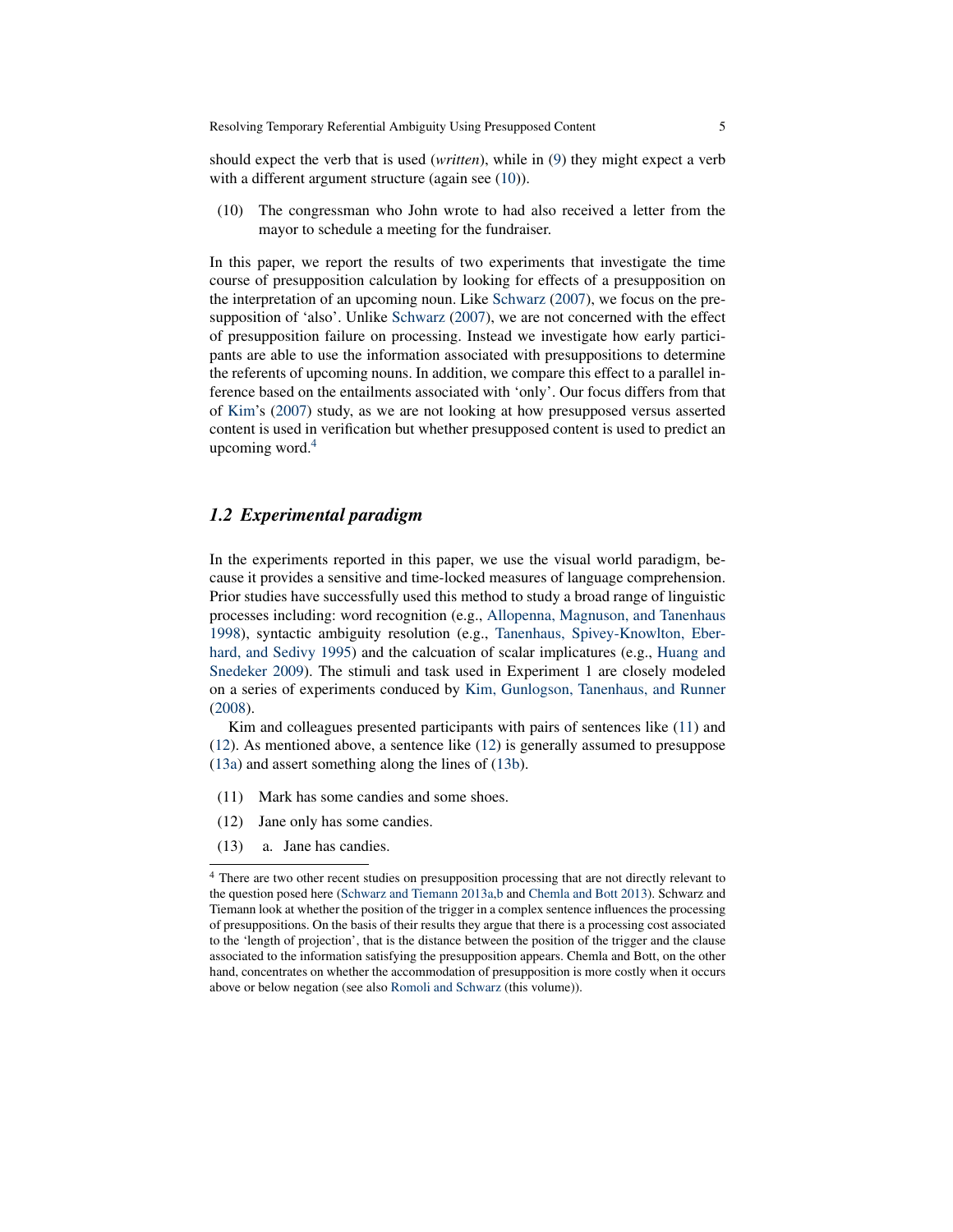b. Jane has no relevant things other than candies.

<span id="page-5-0"></span>Kim and colleagues were interested in how listeners restrict the assertion of a sentence like [\(12\)](#page-4-2). Can context be used to determine the set of relevant things as the sentence unfolds and what kinds of contextual cues are relevant? They assessed this by measuring the participants' ability to predict the upcoming noun on the basis of the context.

Participants are presented with spoken instructions, asking them to choose among different objects within a visual reference world and their eye movements are measured. Each trial contained a context sentence [\(11\)](#page-4-1) and one of four target sentences [\(14a](#page-5-1)[-14d\)](#page-5-2) below.

At the onset of the target sentence, a grid of four images appeared (Figure 1) which consisted of the target object (for [\(12\)](#page-4-2) 'candies'), a cohort competitor (for [\(12\)](#page-4-2) 'candles') and two distractors (for [\(12\)](#page-4-2) 'anchors' and 'shoes'). The competitor is crucial in this design, because it insures that the identity of the noun is unclear even after the word begins providing a longer window in which predictions generated by the context and the structure of the sentence can guide interpretation.

Fig. 1 An example of a display from Kim et al 2009. The relevant sentences are listed in [\(14\)](#page-5-1).

The target sentences were constructed by manipulating two variables: whether 'only' was present and whether the target noun was mentioned in the context sentence ('old' versus 'new'). This resulted in four conditions, as summarised in [\(14\)](#page-5-1).

<span id="page-5-3"></span><span id="page-5-1"></span>

| (14) | a. Jane only has some candies. | (only/old)          |
|------|--------------------------------|---------------------|
|      | b. Jane has some candies.      | (control/old)       |
|      | c. Jane only has some candles. | $\text{(only/new)}$ |
|      | d. Jane has some candles.      | (control/new)       |

<span id="page-5-2"></span>If context is used to restrict the relevant set, then participants who heard the sentences with 'only' should assume that the upcoming noun will be one of the previously mentioned items (e.g., candies). Thus they should be faster to reach the target in sentences like [\(14a\)](#page-5-1) than in sentences like [\(14b\)](#page-5-3). This systematic preference for the previously mentioned object should be absent or reduced in sentences without 'only' resulting in an interaction between the two variables. This is precisely what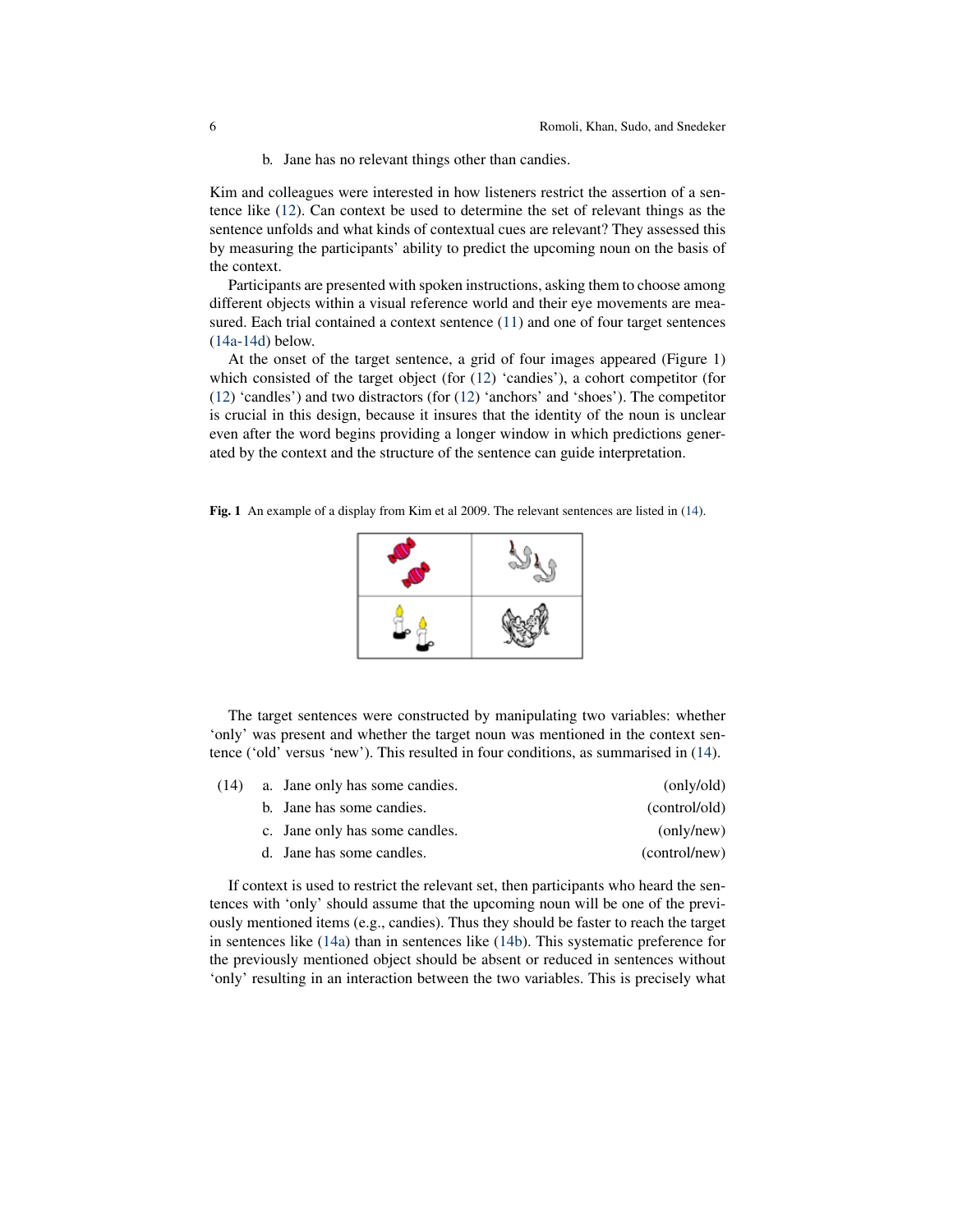Kim and colleagues found, leading them to conclude that context is used to rapidly restrict the comparison class. We return to these findings in the general discussion section (to explore their relevance to our 'only' control condition).

Our study employs a similar design to explore a different question. Like Kim and colleagues, we provided participants with: a context sentence that introduced two objects, a target sentence referring to one of them, and a display that contained two cohort competitors. However, our goal was to use this paradigm to explore how the presupposition of 'also' can be used to predict an upcoming referent. Our critical items consisted of series of three sentences [\(15\)](#page-6-0). The first [\(15a\)](#page-6-0) established a set of two characters, making it natural to draw comparisons between them. The second sentence [\(15b\)](#page-6-1) described what one character had. The critical third sentence [\(15c\)](#page-6-2) contained the presupposition trigger. This sentence was intended to have the interpretation where 'also' is associated with the subject. To achieve this the utterances were produced with stress on the subject and a prosodic break after 'also' (see Appendix B).

- <span id="page-6-2"></span><span id="page-6-1"></span><span id="page-6-0"></span>(15) a. Mark and Jane are friends (*introduction*)
	- b. Mark has some candies and some shoes (*context*)
	- c. Jane, also, has some candies. (*target*)

We are assuming that a sentence like [\(15c\)](#page-6-2) presupposes something along the lines of [\(16a\)](#page-6-3) and asserts [\(16b\)](#page-6-4) (see [Kripke](#page-21-13) [2009](#page-21-13) and [Heim](#page-20-10) [1992](#page-20-10) among others).

- <span id="page-6-4"></span><span id="page-6-3"></span>(16) a. A relevant individual in the context other than Jane has some candies.
	- b. Jane has some candies.

In both of the following experiments, we manipulated whether the intended target referent was mentioned or not in the context sentence ('old' versus 'new') whether there was a focus particle in the sentence which could allow participants to predict the discourse status of the referent before encountering it ('disambiguated' versus 'control'). For old referents the disambiguating focus particle was 'also', for new referents it was 'only.' This resulted in the following four conditions in [\(17\)](#page-6-5).

<span id="page-6-5"></span>

|  | $(17)$ a. Jane, also, has some candies. | [also/old]    |
|--|-----------------------------------------|---------------|
|  | b. Jane has got some candies.           | [control/old] |
|  | c. Only Jane has some candles.          | [only/new]    |
|  | d. Jane has got some candles.           | [control/new] |

The logic of the design is as follows. In the control conditions, participants have no basis on which to predict the final object, and thus they should split their gaze between the two cohort members from the onset of the final noun until phonological disambiguation, after which they should quickly converge on the target object. In contrast, in the also/old condition, the presuppositional trigger provides information that could allow participants to infer the target nouns before phonological disambiguation. Specifically, if participants are able to rapidly determine the presupposition of *also* they could potentially infer that the target is one of the previously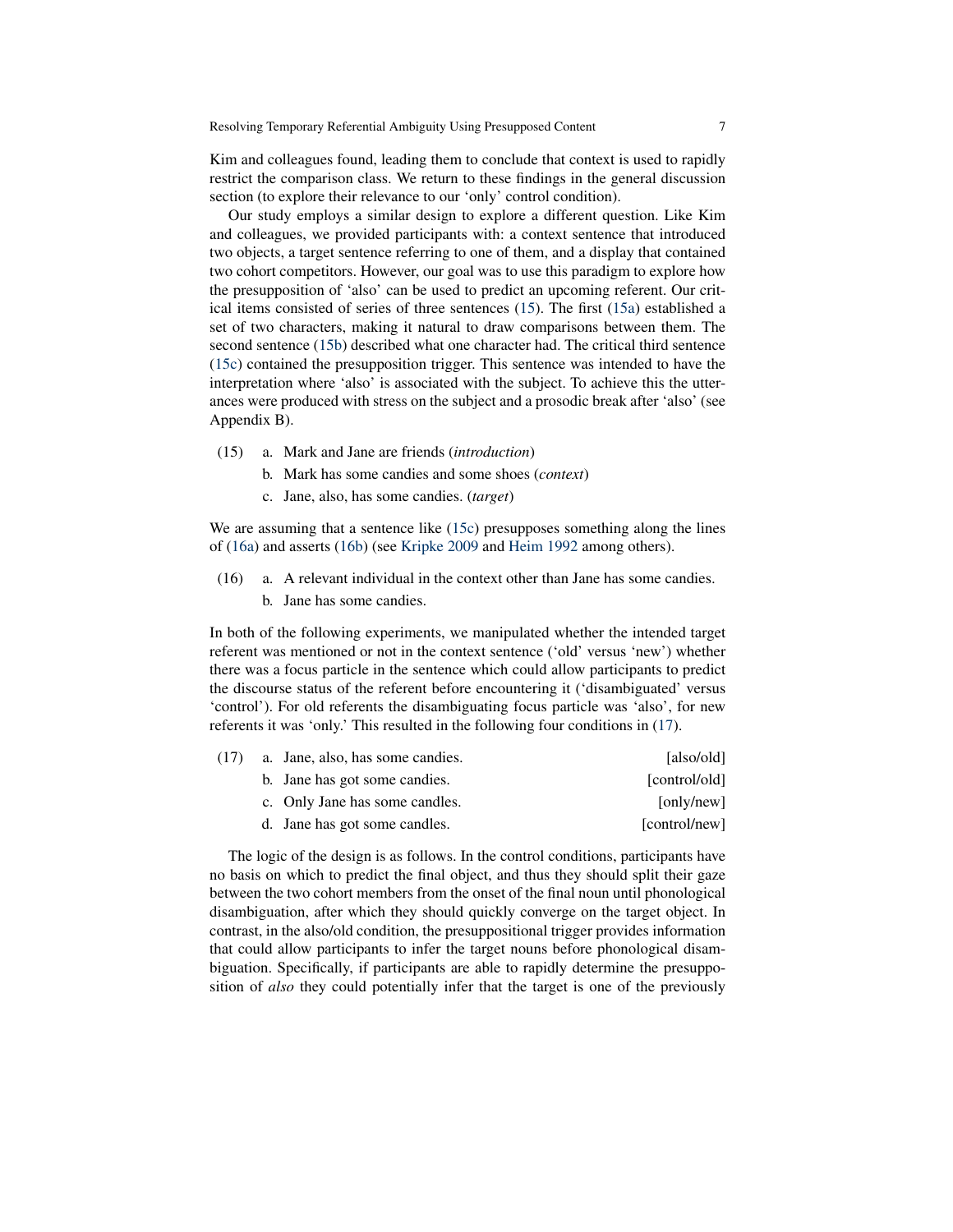mentioned items (candies or shoes) anytime after the trigger, allowing them to determine which noun it is (candies) after hearing the first phoneme. Thus we expect that folks will look at the correct target more often and more quickly in the also/old condition than in the control/old condition.

The only/new condition was included to ensure a balanced design. In this case the focus particle favors the novel referent: if participants incrementally recover the assertion in the 'only' sentences they should recognize that the upcoming object must be something that only Jane has, and thus cannot be one of the previously mentioned objects. This should lead them to resolve the referential ambiguity in favor of the new target before phonological disambiguation.

Fig. 2 An example of a display from Experiment 1. The relevant sentences are listed in [\(20\)](#page-8-0).



# 2 Experiment 1

# *2.1 Method*

#### 2.1.1 Participants

Thirty two participants were recruited from the Harvard community, including undergraduate students. They received either course credit or \$5 for their participation. All participants were native speakers of English. One participant was excluded due to low accuracy with the fillers.

#### 2.1.2 Material

Each item consisted of: a set of four pictures, an introduction sentence [\(18\)](#page-8-1), a context sentence [\(19\)](#page-8-2), and a critical sentence [\(20\)](#page-8-0). The four pictures included two pictures which could readily be described by nouns sharing an onset (e.g., *candies* and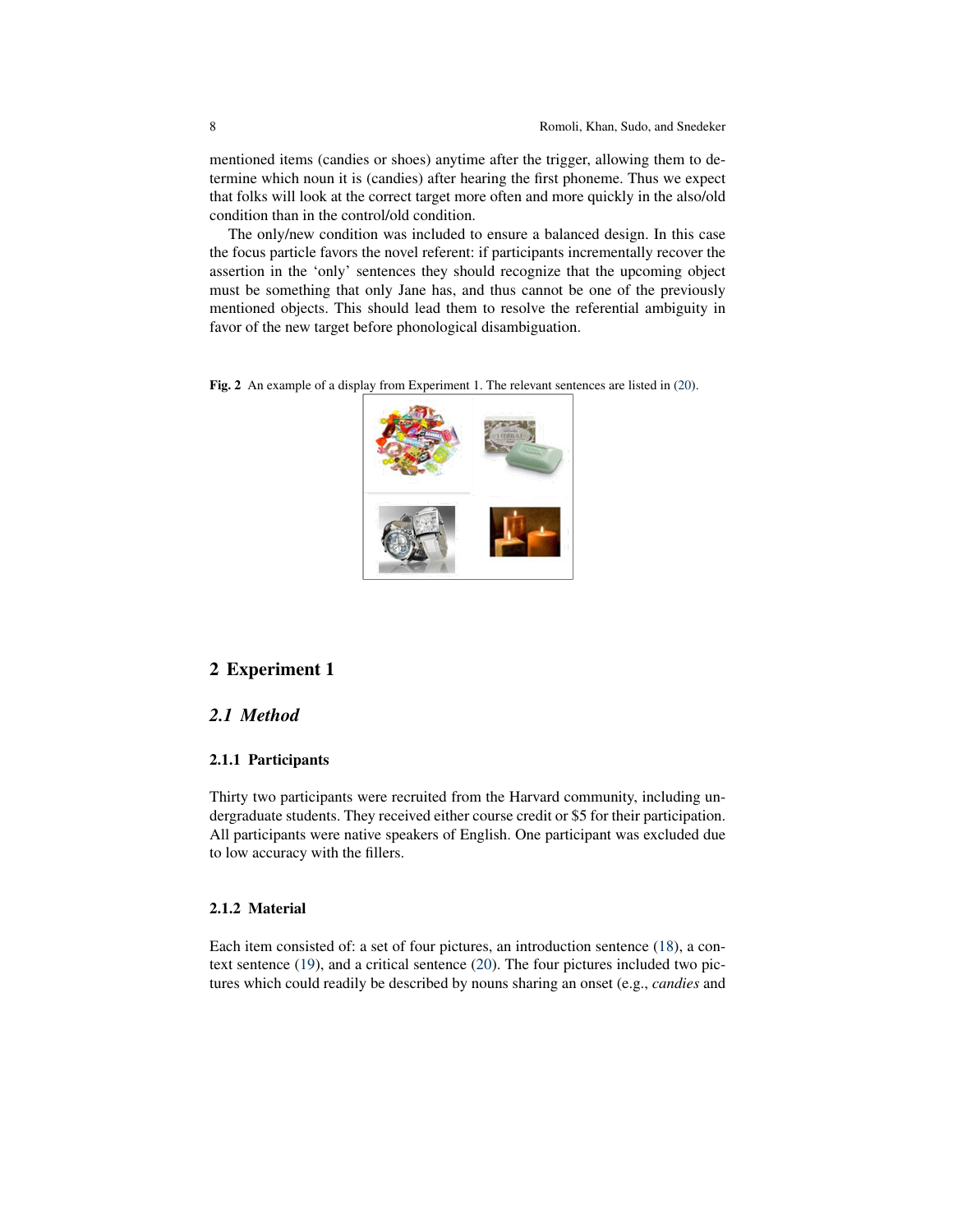*candles*). The introduction sentence presented two characters. The context sentence indicated that one character had two items: one of the cohort members (candies) and one of the non-cohort members (watches). As we noted above, there were four different variants of the target sentence.

- <span id="page-8-1"></span>(18) *Introduction sentence* Mark and Jane are friends
- <span id="page-8-2"></span>(19) *Context sentence* Mark has some candies and some watches.

<span id="page-8-0"></span>

| (20) | a. Jane, also, has some candies. | [also/old]    |
|------|----------------------------------|---------------|
|      | b. Jane has got some candies.    | [control/old] |
|      | c. Only Jane has some candles.   | [only/new]    |
|      | d. Jane has got some candles.    | [control/new] |
|      |                                  |               |

Both the presence of the focus particle and the discourse status of the final noun were manipulated within subjects and within items. It is important to note that the 'only' sentences predict a target noun that was not in the context sentence, in contrast to the 'also' sentences that presuppose that the target noun was in the context sentence. The predictions for these sentences were confirmed in a norming study conducted on Amazon Mechanical Turk (Appendix A). As mentioned, we also conducted a norming task to ensure that the intonation used in the 'also' sentences evoked the expected interpretation (Appendix B).

Both the presence of the focus particle and the discourse status of the final noun were manipulated within subjects and within items. In addition, we wanted to control which of the two cohort members appeared in the context sentence. To counterbalance all three of these variables, we created eight versions of each of the 32 base items. We then created eight lists such that each base item appeared only once on a given list and in all eight cells across the lists. Thus each participant heard each of the four target sentence types eight times over the course of the experiment. Eight filler trials were included. Two fillers appeared at the beginning to make sure participants were familiar with the task before the first experimental trial. The remaining six filler trials were interspersed throughout the experiment. Trial order was pseudo-randomised, with each participant seeing base items in the same order. The positions of the different kinds of objects (target, competitor and distractors) in the visual display were counterbalanced across trials.

# 2.1.3 Procedure

Participants were seated at a comfortable distance from the screen of a Tobii T-60 eye-tracker. The auditory stimuli were played by the computer through external speakers. First, participants heard the introduction sentence and context sentence. Then a fixation point appeared in the middle of the screen. After the participant had fixated on this point for 500 ms, the target sentence began. This was done to ensure that participants were always looking in the same place at the beginning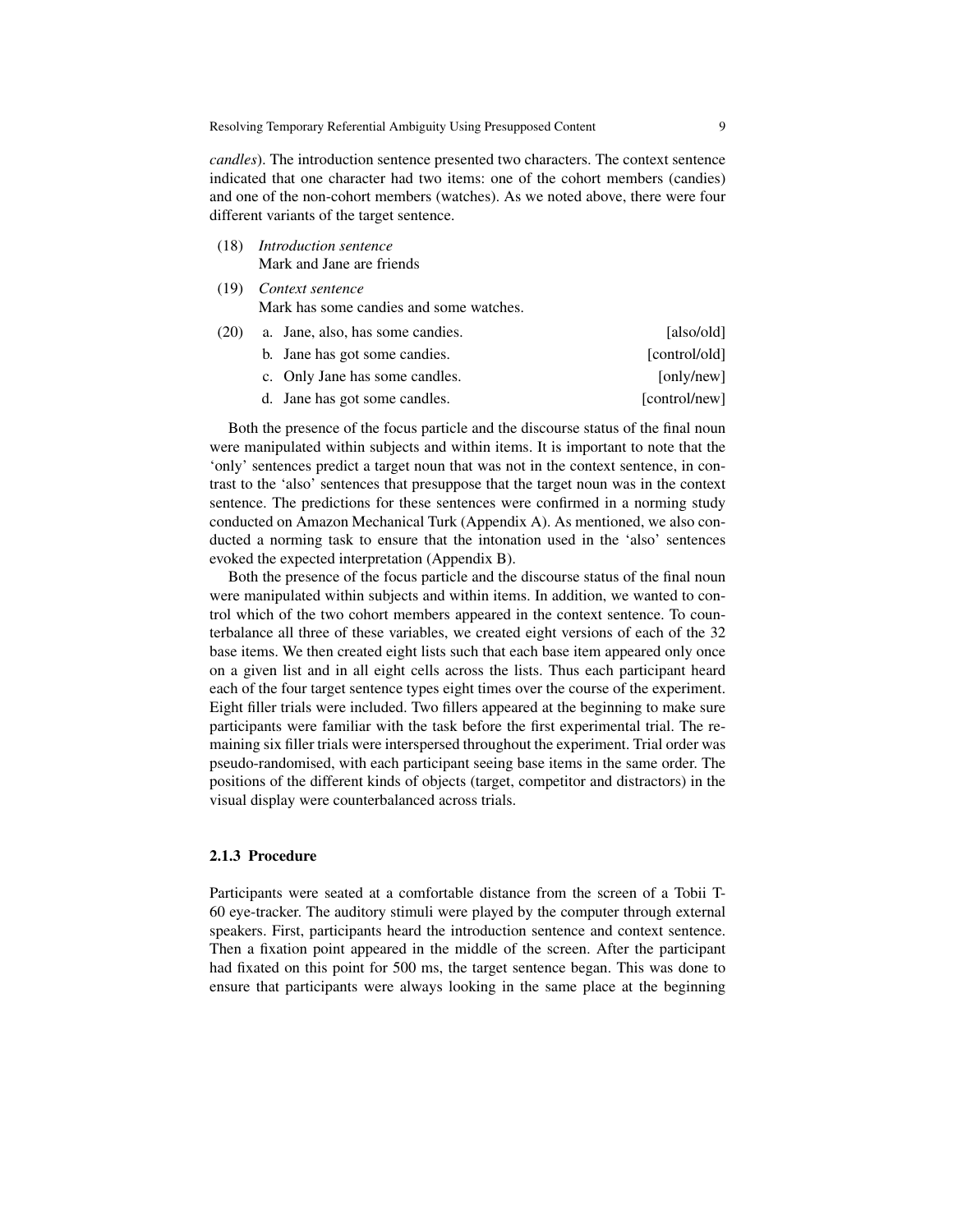of the critical sentence. At the onset of the target sentence, the images appeared and participants' fixations were measured. The participants were told that their task was to pick the last object mentioned in the target sentence by clicking the relevant picture. Once the participant did this the trial ended and the next trial began.

#### 2.1.4 Results

We analyzed the log-odds of the proportion of fixations to the old cohort item (the competitor that had been mentioned in the context sentence) versus the new cohort item (Figure 3). Prior to the disambiguation point of the noun, the control sentences are compatible with either image. If participants incrementally incorporate the presupposed content of 'also' during sentence processing, then we should expect to see more looks to the old cohort item in sentences with 'also' compared to control sentences.

#### Also

Our primary analyses compared the also-old trials to the control-old trials. We conducted linear mixed-effects regressions, with the maximally appropriate random effects structure, looking at the log-odds of proportion of looks to the old cohort. We estimated p-values using the pnorm function in R. We examined four time windows: the first of these time windows coincided with the noun (offset by 200 ms), while the other three spanned the 900 ms before the noun (-700 to -400, -400 to -100, and -100 to 200). On average, the onset of the word 'also' occurred 806 ms before the onset of the target noun, so these time windows would cover saccades programmed at the very onset of 'also' (early pre-noun), as well as the period in which the presuppositional trigger could potentially generate predictions about upcoming referents (the mid and late pre-noun windows).

During the noun window, participants were significantly more likely to look at the old cohort in also-old sentences compared to control-old sentences ( $t = 4.20$ ,  $p <$ 0.001). This pattern was already evident in the late pre-noun window which covered the 300 ms immediately preceding the noun (t = 3.13,  $p < 0.002$ ). There were no significant differences between the 'also' and the control-old sentences in early and mid pre-noun time windows.

#### **Only**

We were also interested in whether participants used the information from 'only' to anticipate unique referent. That is, did participants look at the old cohort less in the 'only' sentences compared to the control-new sentences? We conducted linear mixed-effects regressions, parallel to those above. Again we used the maximally appropriate random effects structure and looked at the log-odds of proportion of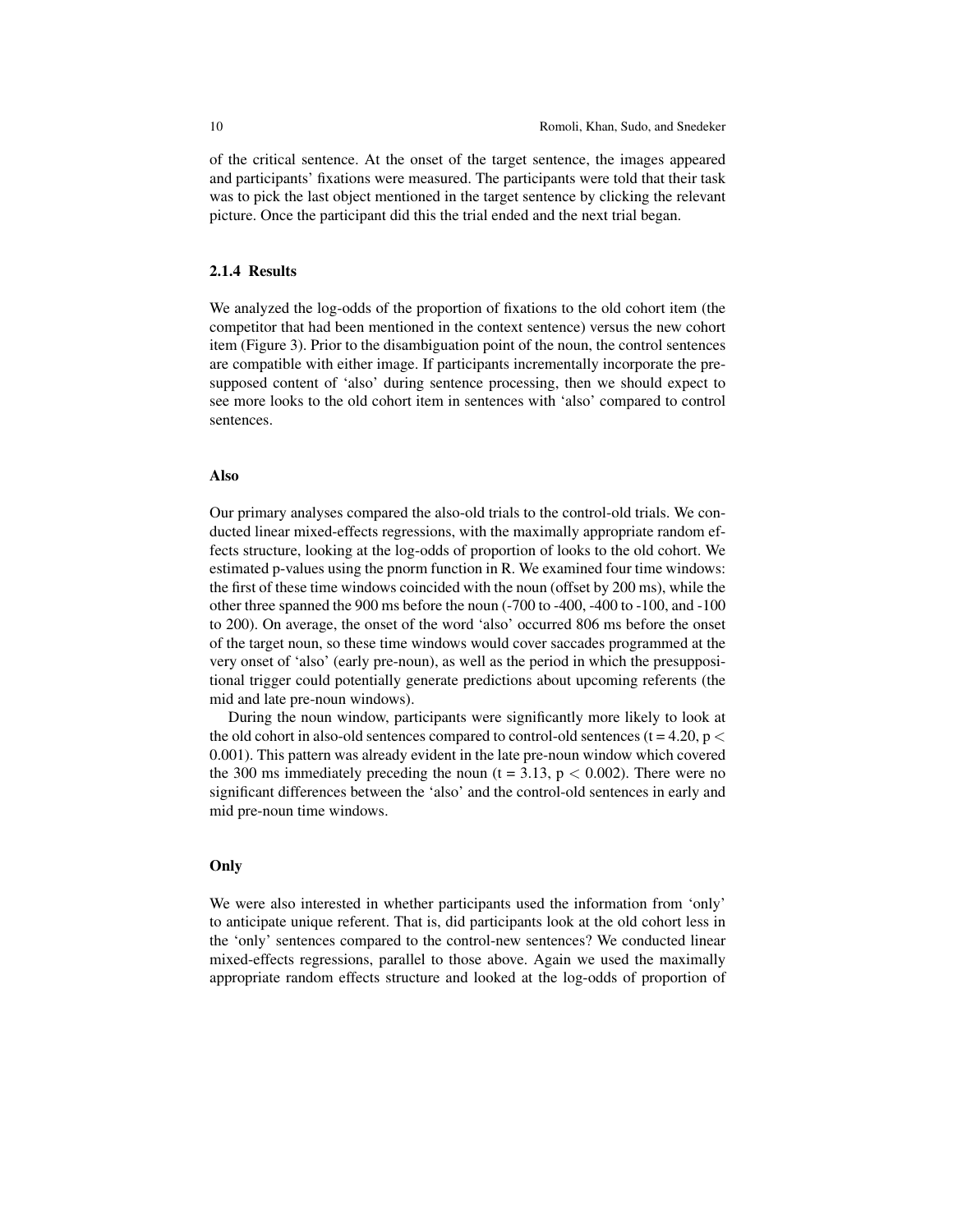looks to the old cohort during the four time windows described earlier. There were no significant differences between looks to the old cohort in the 'only' sentences and the control-new sentences (ts  $< 1$ , ps  $> 0.3$ ). This null effect is surprising given that participants correctly predicted the target noun on the basis of 'only' in an offline task (see Appendix A).



#### 2.1.5 Discussion

Experiment 1 provides a clear answer to our original questions about the processing of presuppositions during language comprehension. First, we found that presupposed content can be used to guide lexical (or referential) predictions. In the 'also' condition, participants showed a preference to look at the previously-mentioned cohort member. This preference began well before noun onset, resulting in a robust difference between the 'also' sentences and their controls in the late pre-noun time window (-100 ms to 200 ms unshifted). Second, the timing of effect places an upperbound on the point at which the presupposition is calculated. The effect of the presupposition became robust in a time window that began about 700 ms after the onset of 'also'. If we make the standard assumption that it takes a minimum of 200 ms for information in the speech stream to affect saccades [\(Matin, Shao, and Boff](#page-21-14) [1993;](#page-21-14) [Allopenna et al.](#page-20-8) [1998\)](#page-20-8), then this suggests that it takes 500 ms or less, from the onset of the trigger, for the presupposition to be calculated.

However, this experiment also provided an unexpected surprise. To ensure balance in our stimuli, we had included a condition in which 'only' had subject scope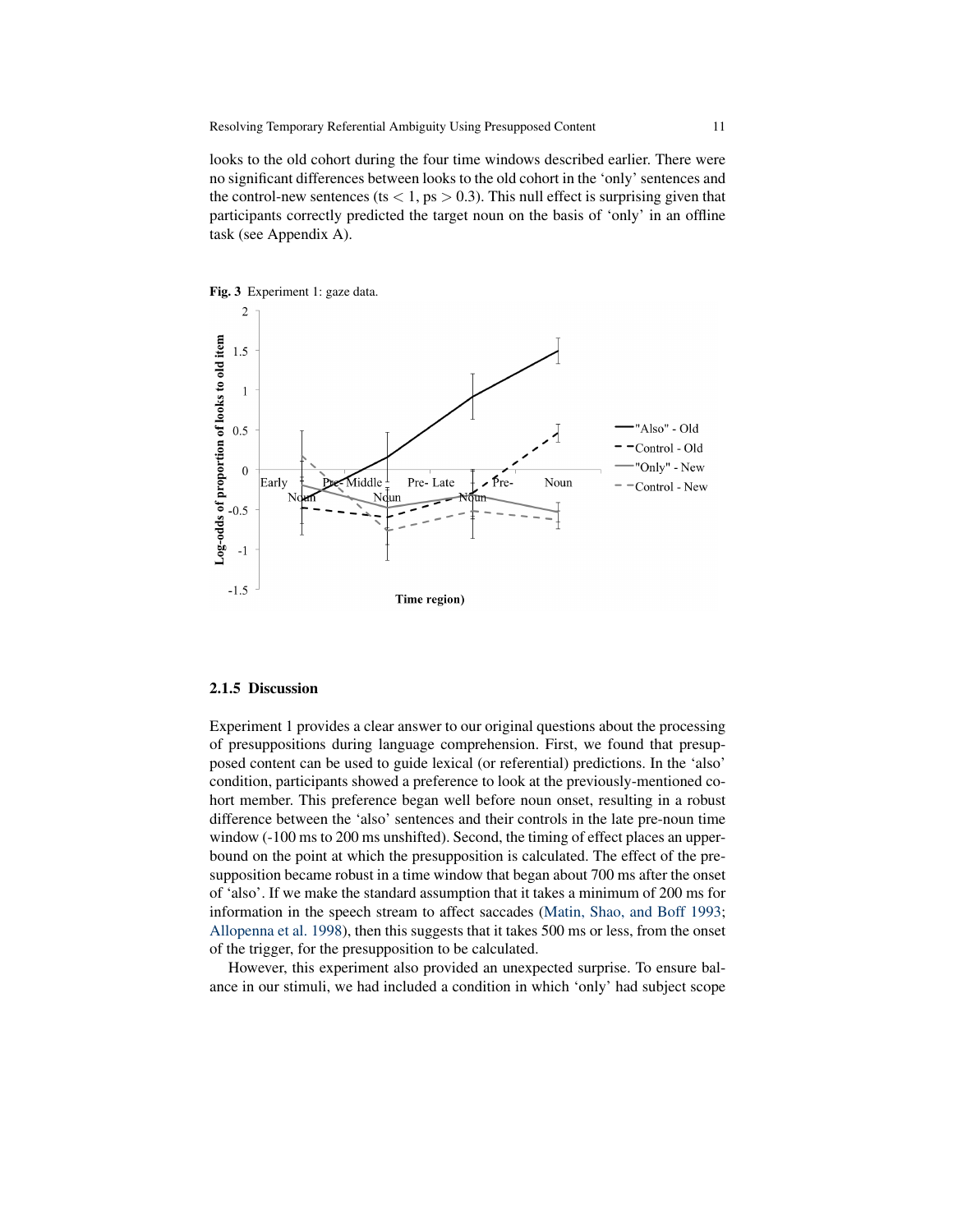[\(21\)](#page-11-0). As we noted earlier, it is standard to assume that these utterances have the presupposition given in [\(22a\)](#page-11-1) and express the assertion given in [\(22b\)](#page-11-2).

- <span id="page-11-0"></span>(21) Only Jane has some candles.
- <span id="page-11-2"></span><span id="page-11-1"></span>(22) a. Jane has some candles.
	- b. No other relevant people have candles.

Thus we expected that the 'only' sentences would allow the participants to rule out the previously mentioned items as potential referents for the final noun, because they would make the assertion false (since the other character did have those items). But curiously, we failed to find smallest hint of this effect in the eye-movement data, even though an offline norming study confirmed that participants were sensitive to this constraint (Appendix A).

Experiment 2 had three goals. First, we wanted to replicate our critical finding that presuppositions can be used to predict upcoming words or referents. Second, we wanted to extend these results by exploring whether more indirect contextual support would be sufficient to satisfy the presupposition and guide online processing. Specifically, in Experiment 1, the presupposed content had been explicitly mentioned ('Michael has some candles'). In Experiment 2, we compare explicit mention to implicit mention ('Look at what Michael has').

Finally, we wanted to create a discourse context that would be more appropriate for the 'only' sentences, to determine whether this would allow people to use this assertion to predict the upcoming noun in real time. We reasoned that sentences like [\(21\)](#page-11-0) are felicitous only in contexts in which there is some relevant set of people that the subject ('Jane') is being contrasted with. In Experiment 1, the discourse included just two people. Since we had already stated what the other person had, the assertion in the 'only' sentence was actually no more informative than the presupposition. Consequently, the control-new sentence was arguably a more felicitous way to express this idea. In Experiment 2, there are a total of three people in the context and the task centers around distinguishing the person in the target sentence from another person.

#### 3 Experiment 2

# *3.1 Method*

#### 3.1.1 Participants

Thirty two participants were recruited from the Harvard community, including undergraduate students. Half of the participants were assigned to the explict context condition and half to the implicit context condition. They received either course credits or \$5 for their participation. None of them had participated in Experiment 1.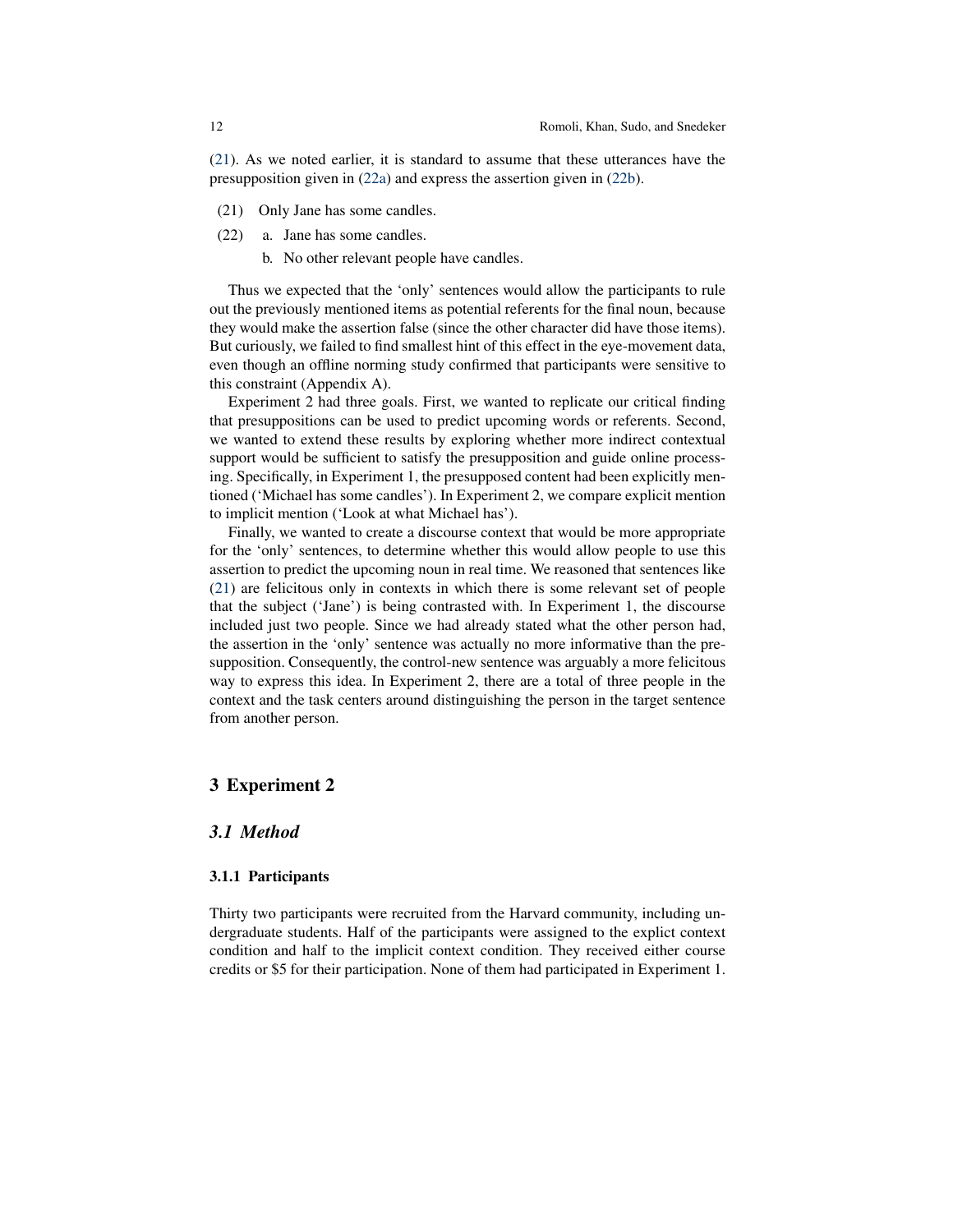All participants were native speakers of English. Eight participants were excluded (2 for low response accuracy, 1 for software error, and 5 for excessive track loss).

#### 3.1.2 Procedure and Material

Three changes were made to the materials from Experiment 1. First, two between participant conditions were created. In the explicit context condition [\(23\)](#page-12-0), the context sentence [\(23a\)](#page-12-1) overtly mentions the critical objects, just like the context sentence in Experiment 1.

- <span id="page-12-1"></span><span id="page-12-0"></span>(23) *Explicit Context*
	- a. *Context Sentence*: Michael has got candies and watches.
	- b. *'Also' Target*: Sarah also has some candies.
	- c. *'Only' Target*: Only Sarah has some candles.

In the implicit context condition [\(24\)](#page-12-2), the context sentence [\(24a\)](#page-12-3) directs attention to these objects but does not mention them by name.

- <span id="page-12-3"></span><span id="page-12-2"></span>(24) *Implicit Context*
	- a. *Context Sentence*: Look at what Michael has!
	- b. *'Also' Target*: Sarah also has some candies.
	- c. *'Only' Target*: Only Sarah has some candles.

Second, we created new visual displays which included three new characters (Figure 4). One character matched the gender of the person in the context sentence (the man at the top). This character had the two objects mentioned in the context sentence and was always placed on the top half of the screen in the center. The two other characters matched the gender of the person in the target sentence. One of these characters was the expected referent for the 'also' sentences because s/he had the old cohort object as well (the woman with candies on the right). The other character was the expected referent for the 'only' sentences because she had a unique object (the woman on the left with the candles). These characters appeared on the bottom half of the screen, with their relative position counterbalanced across trials.

Third, because the characters were now visible on the slide, we removed the introductory sentence which had linked the two protagonists.

The procedure was also modified. Participants were told that their task was to click on the person mentioned in each sentence. At the beginning of each trial, the visual display appeared, followed by the context sentence. After the participant clicked on the character mentioned in the context sentence, the target sentence was played. The trial ended when the participant clicked on the character mentioned in the target sentence. As in Experiment 1, each participant heard four different kinds of target sentences (also-old, control-old, only-new, and control-new) and there were eight trials per participant, in each condition.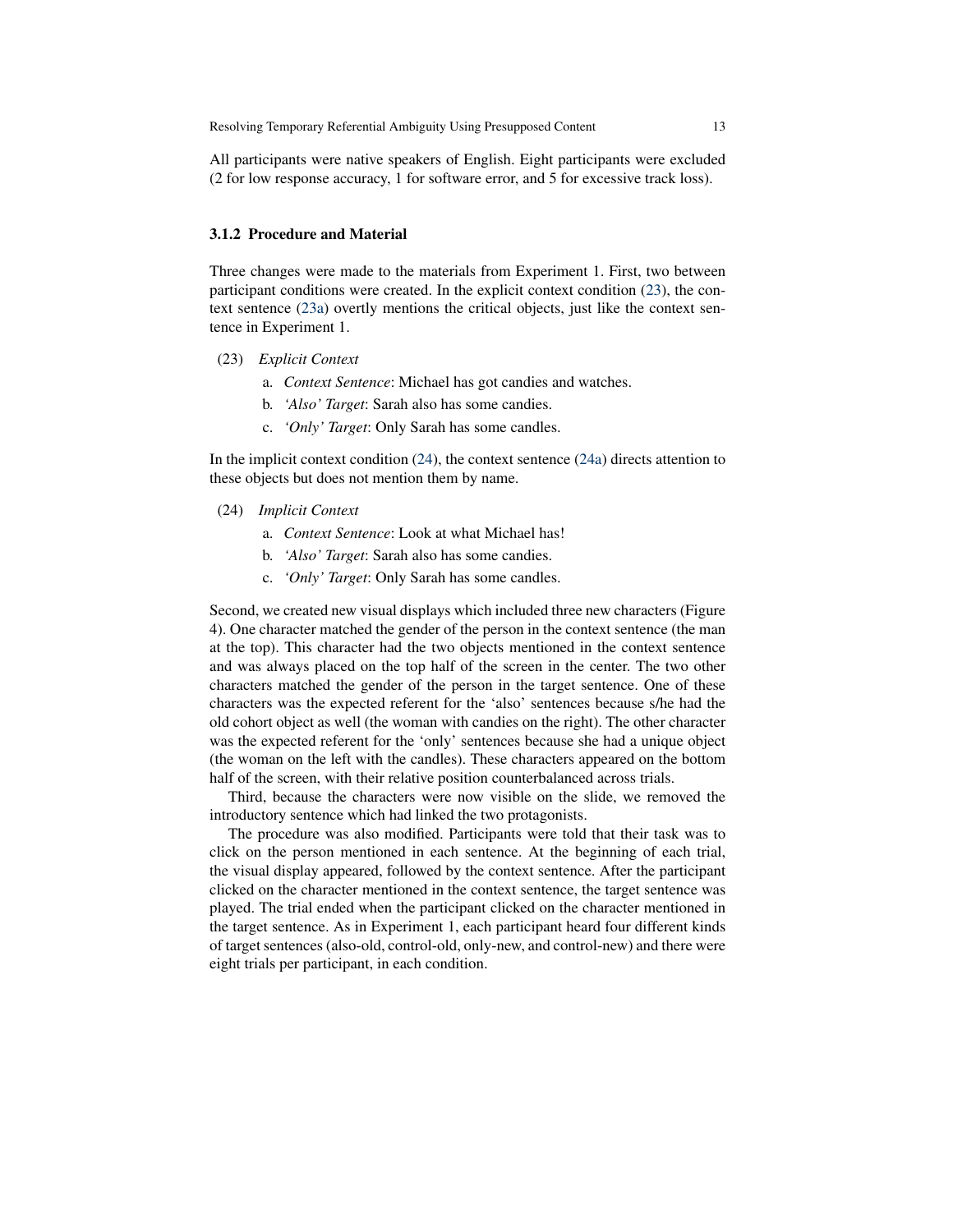

Fig. 4 An example of the visual context used in Experiment 2. The relevant sentences are in [\(23\)](#page-12-0) and [\(24\)](#page-12-2).

#### 3.1.3 Results and discussion

As with Experiment 1, we analyzed the log-odds of the proportion of fixations to the old cohort item. We defined looks to the old cohort item as looks to the quadrant that contained the new person who had the old cohort object (lower right quadrant in Figure 4). Similarly, we defined looks to the new cohort item as looks to the quadrant with the person who has the new cohort object (lower left quadrant in Figure 4). We analyzed the also-old sentences in comparison to the control-old condition, and the only-new sentences in comparison with the control-new sentences. We were interested both in main effects of the markers and potential interactions between the marker and the context condition.

#### Also

We conducted linear mixed-effects regressions with sentence type (also vs. control) and context condition (explicit vs. implicit) as predictors, with the maximally appropriate random effects structure. We estimated p-values using the pnorm function in R. We examined the same four time windows used in Experiment 1: the noun window and the three 300 ms timebins before the noun (early, mid, and late pre-noun).

During the noun window, there was a main effect of sentence type  $(t = 5.26, p)$  $< 0.001$ ) (Figure 5). When the sentence contained 'also', participants shifted their gaze to the old cohort item. Critically, this effect was also significant in both the mid and late pre-noun windows (both  $t's > 3$ ,  $p's < 0.002$ ), but not in the early pre-noun time window. This pattern indicates that the presupposed information was available and able to guide reference resolution within 200 to 500 ms after encountering the trigger (allowing 200 ms to program a saccade). There was no main effects of or interactions with the context condition, suggesting that the presupposed content was integrated incrementally regardless of whether the anaphoric antecedent of 'also' was explicitly mentioned. To address this question more directly, we conducted separate analyses of each context condition. We found a reliable difference between the also and control-old sentences in both the explicit and implicit conditions ( $t = 3.60$ ,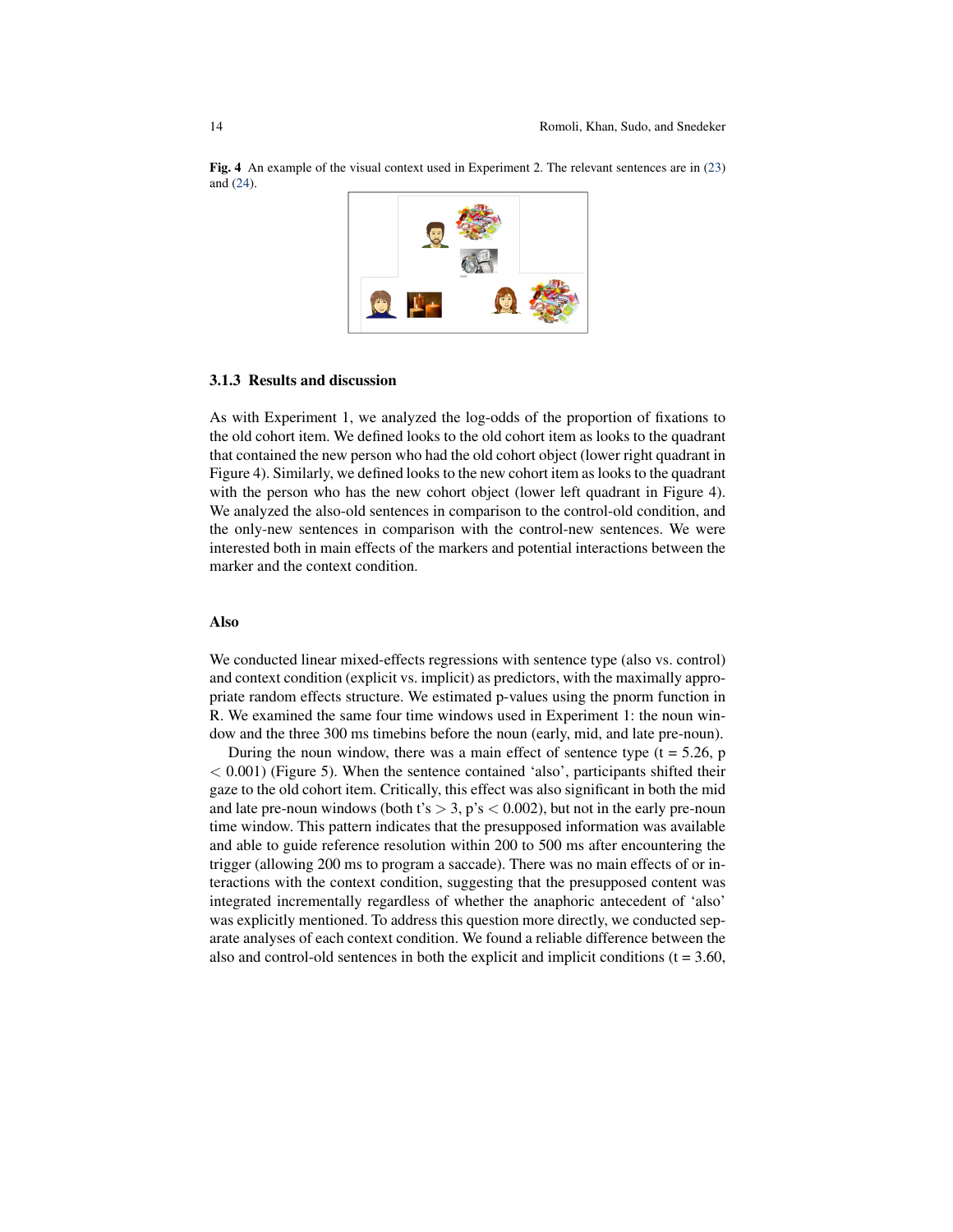$p < 0.001$  for the explicit context condition;  $t = 3.68$ ,  $p < 0.001$  for the implicit context condition).



Fig. 5 Experiment 2: comparison of the also and control-old sentences.



Fig. 6 Experiment 2: Comparison of only and control-new sentences.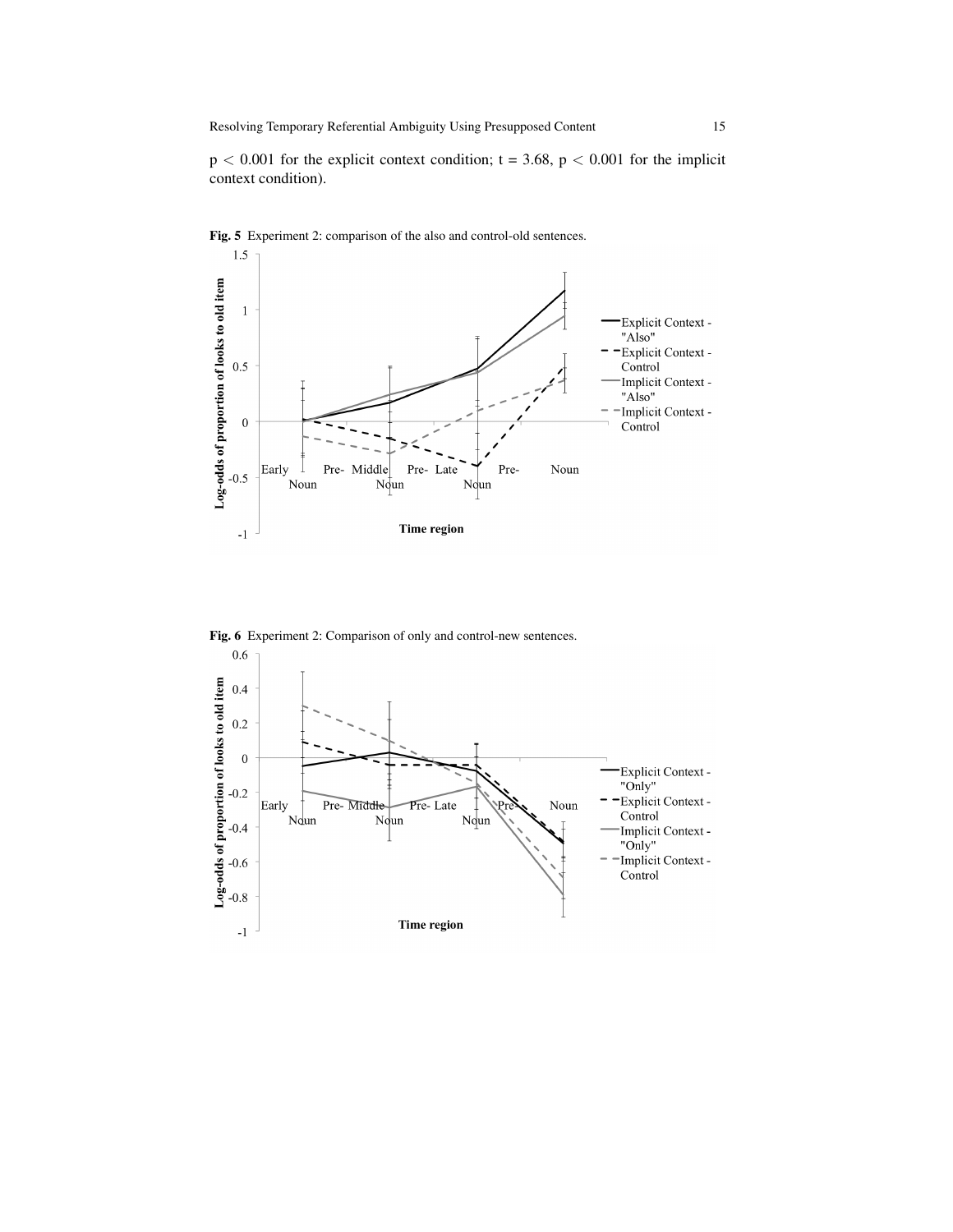We conducted a parallel analysis of the 'only' and control-new sentences using the same variables and approach. If participants were using the information from 'only' to anticipate a unique referent, then we would expect them to shift away from the old cohort item well before the noun onset, resulting in a main effect of sentence type. This is not what we observed (Figure 6). We found no significant differences between the sentence types in any of the time windows (all t's  $< 0.9$ , p's  $> .3$ ). In addition, there was no effect of context condition and no interactions between context and sentence type (all  $p's > .3$ ).

In sum, as in Experiments 1, hearing 'also' led to anticipatory eye movements to the target image but hearing 'only' did not, despite our attempt to create a more felicitous context for the use of 'only'. Further, participants used the information from the presupposition of 'also' regardless of whether the discourse context explicitly mentioned the repeated item or only implicitly referred to it.

# 4 General Discussion

The primary goal of these experiments was to explore the online processing of presupposition, and we were largely successful in doing this. Along the way, however, we encountered a strange failure in the interpretation of 'only'. We discuss these two findings in turn.

#### *4.1 Presuppositions and Incremental Interpretation*

We had three specific questions about the processing of presuppositions, which we were able to answer in these experiments.

First, can presupposed information be used to make predictions about upcoming lexical items during language comprehension? In other words, do presuppositions feed back into language comprehension creating expectations about how a sentence will end? In both Experiment 1 and Experiment 2, we found that the presupposition lead participants to identify the correct referent well before they had any information about the critical word.

Second, how soon after the trigger is the presupposition calculated? As we noted earlier, [Schwarz](#page-21-7) [\(2007\)](#page-21-7) found that readers slow down when they encounter a clause with a presuppositional violation, demonstrating that presuppositions are calculated as we read. Schwarz's data place a loose upper bound on the timing of this process: on average the presupposition must have been available at some point within 1500 ms after the clause was presented. Our findings refine that estimate. In Experiment 2, the difference between the also-old and control-old conditions was robust in the middle pre-noun time window, a period roughly 400 to 700 ms after the onset of

#### **Only**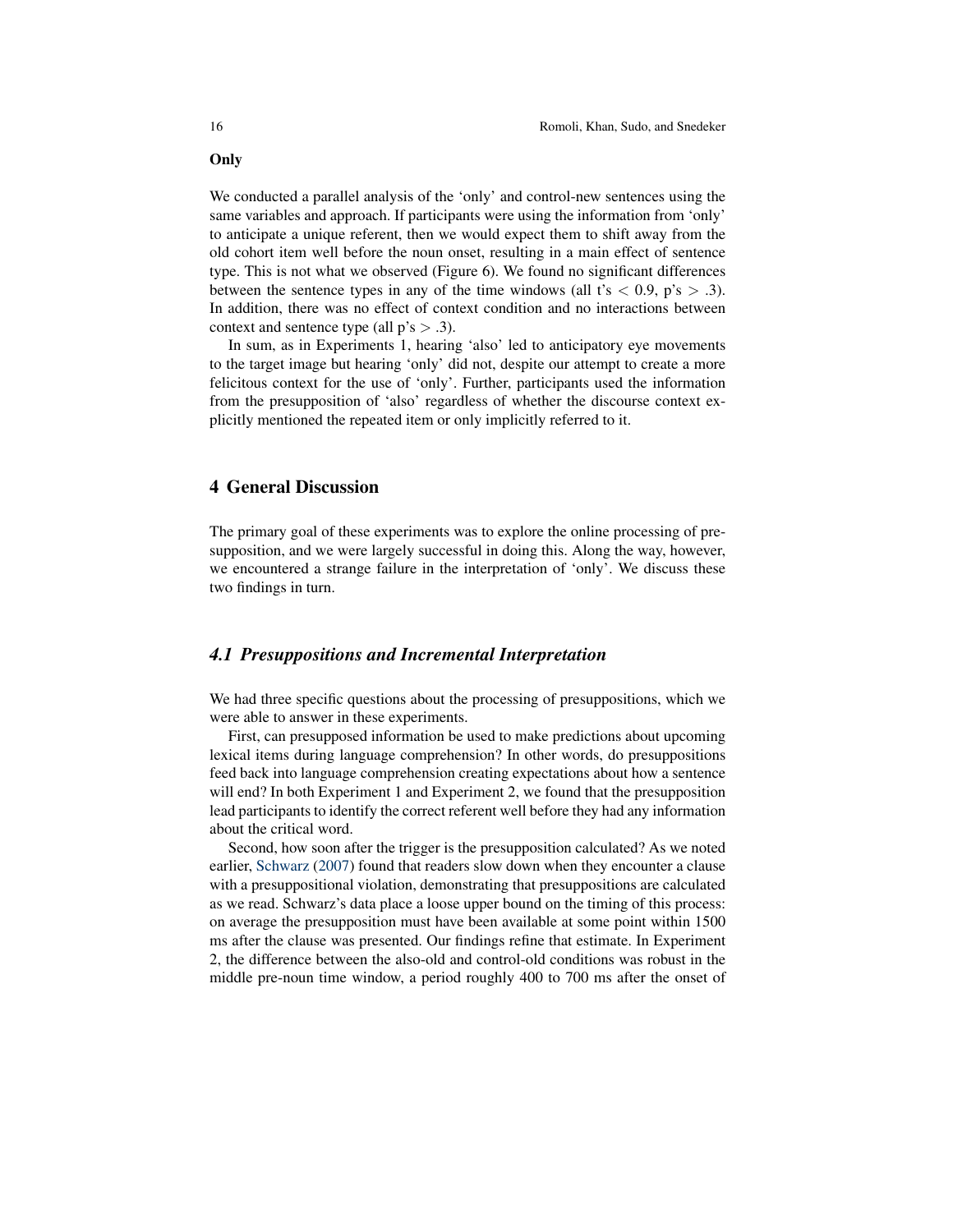the presuppositional trigger. If we make the standard assumption that it takes about 200 ms to launch a saccade in response to a phonological cue [\(Matin et al.](#page-21-14) [1993;](#page-21-14) [Allopenna et al.](#page-20-8) [1998\)](#page-20-8), then we can conclude that the presupposition was available within 200 to 500 ms of word onset. Put another way, it appears that the presupposition generated by 'also' can sometimes be calculated before the word itself is finished.

At first glance, our findings might seem hard to reconcile with [Kim'](#page-21-6)s [\(2007\)](#page-21-6) picture verification study. Recall that she found that a sentence with 'only' was faster to evaluate when the assertion was false and the presupposition was true, than when the presupposition was false but the assertion was true. She concluded that the presupposition of a sentence is checked after the asserted content has been checked. That could be taken to suggest that presuppositions are not calculated until a late stage in verification. If that was the intended interpretation, then it would be incompatible with our findings (as well as with [Schwarz'](#page-21-7)s [2007\)](#page-21-7). However, we see no reason to interpret the finding in that way. It is entirely possible that folks calculate presuppositions rapidly and incrementally but do not check these presuppositions immediately when verifying a statement against a single stable context. In fact, that might be a very smart thing to do: if presuppositions can generally be assumed to be true, then we ought to put highest priority on verifying the more contentious assertions.

The final question that we explored was: What forms of context can be accessed to satisfy a presupposition during online processing? The predictive inference that we saw in these experiments was based on the assumption that the presupposition of 'also' would be satisfied if the direct object of the target utterance referred to something that someone else in the discourse context also had in their possession. The results of Experiment 1 demonstrate that participants can quickly access material from the sentence immediately before the target sentence to find a suitable prior referent. Experiment 2 refines this in several ways. First and most obviously, it shows that participants will infer that an indirect reference can satisfy a presupposition even when no direct reference is available. This is interesting in part because the presuppositional trigger that we used ('also') is typically argued to be more difficult to accommodate than soft triggers such as verbs like *win* or *stop* [\(Simons](#page-21-15) [2001;](#page-21-15) [Abusch](#page-20-11) [2010;](#page-20-11) [Romoli](#page-21-16) [2012,](#page-21-16) [Romoli](#page-21-17) (to appear) among others). Our present findings do not challenge theories that propose that the presupposition of 'also' has pronominal characteristics – our indirect contexts would be sufficient to ground a pronoun [\(25\)](#page-16-0). But they point the way toward manipulations which could explore this more thoroughly. For example, contexts like the one in [\(26\)](#page-16-1) do not support the use of a pronoun but might allow for the predictive use of presuppositions [\(27\)](#page-16-2).

- <span id="page-16-0"></span>(25) Look at what Michael has! It is good to eat.
- <span id="page-16-1"></span>(26) Look at Michael. ?It is good to eat.
- <span id="page-16-2"></span>(27) Look at Michael. Jane, also, has some candies.

The parallelism between the implicit and explicit context conditions is important because it suggest that, in this paradigm at least, there is no apparent cost to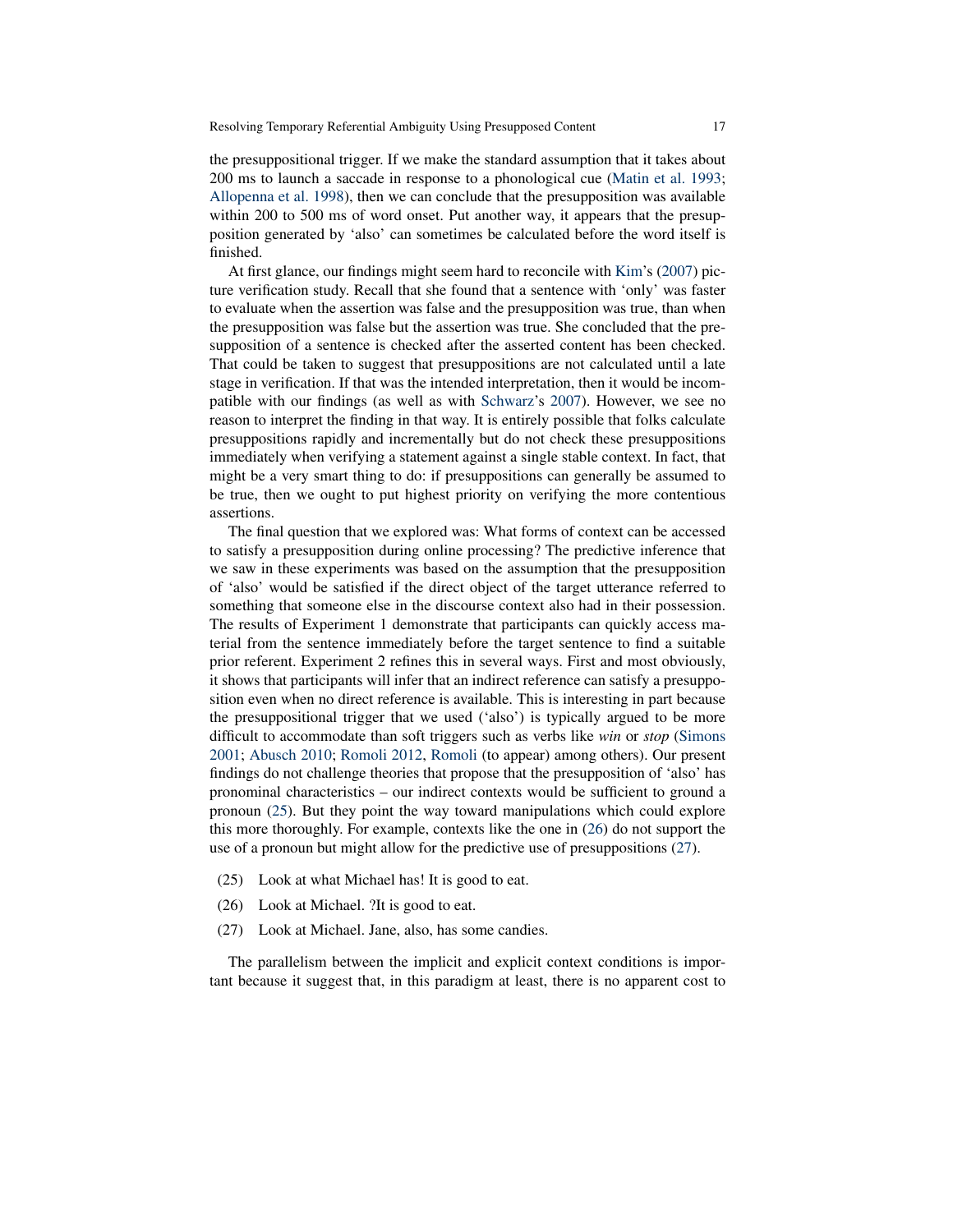indirectness. Not only did participants use the indirect context to predictively, they did so as rapidly and efficiently as participants in the explicit context conditions. This suggests that the processes involved operate over discourse entities, rather than over lexical items. Perhaps this isn't surprising, since presuppositions are typically characterized as discourse level expectations, but it is reassuring.

# *4.2 A Surprising Failure*

In both Experiment 1 and Experiment 2, we found absolutely no evidence that participants could use the inference associated with 'only' to predict that the upcoming object would be new to the discourse. We find this surprising for three reasons.

First, our intuition that this inference is accessible was validated in an offline study (see Appendix A). When given sufficient time, folks realize that only the new cohort item can complete the sentences with 'only'.

Second, in our task at least, the 'only' inference seems roughly comparable in complexity and constraint to inference in the 'also' condition. In both cases, participants must track the referents mentioned in the context sentence and then use this information to pick a possible referent in the target sentence. In Experiment 1, both of the critical words could potentially be used to focus in on two out of four referents prior noun onset. In Experiment 2, both the critical words could potentially allow the listener to focus on a single correct referent prior to the noun. In both cases, the critical word is associated with the subject but is being used to make an inference about the direct object. In fact, the differences that exist seem to favor 'only': the critical cue comes earlier in the sentence and the focused element is disambiguated by word order alone.

Finally, at first glance, our results seem to conflict with those of Kim and colleagues [\(2008\)](#page-21-11) who found that participants made rapid use of 'only in sentences like 'Jane only has some candy.' Critically, these studies used essentially the same design as we used in Experiment 1. There are two critical differences between the Kim study and the present 'only' condition, which suggest two hypotheses about why adults are unable to make this inference in real time.

One difference is that in the Kim study 'only' associates with the VP, while in our study it associates with the subject. Crain and colleagues have found that children have more difficulty interpreting subject 'only' than object or verb-phrase 'only' [\(Crain et al.](#page-20-12) [1994\)](#page-20-12), raising the possibility that this interpretation might be more difficult for adults to process. We think this is unlikely. Other developmental studies find that subject 'only' is no more difficult for children than verb-phrase 'only' and there is no evidence that we know of to suggest that adults have substantial difficulty with these forms (see [Paterson, Liversedge, Rowland, and Filik](#page-21-18) [2003;](#page-21-18) [Paterson, Li](#page-21-19)[versedge, White, and Jaz](#page-21-19) [2006\)](#page-21-19).

A second difference between the present study and that of Kim and colleagues is whether the inference in question leads one to prefer the previously mentioned item or reject it. In Kim's study, hearing 'only' leads the listener to construct a context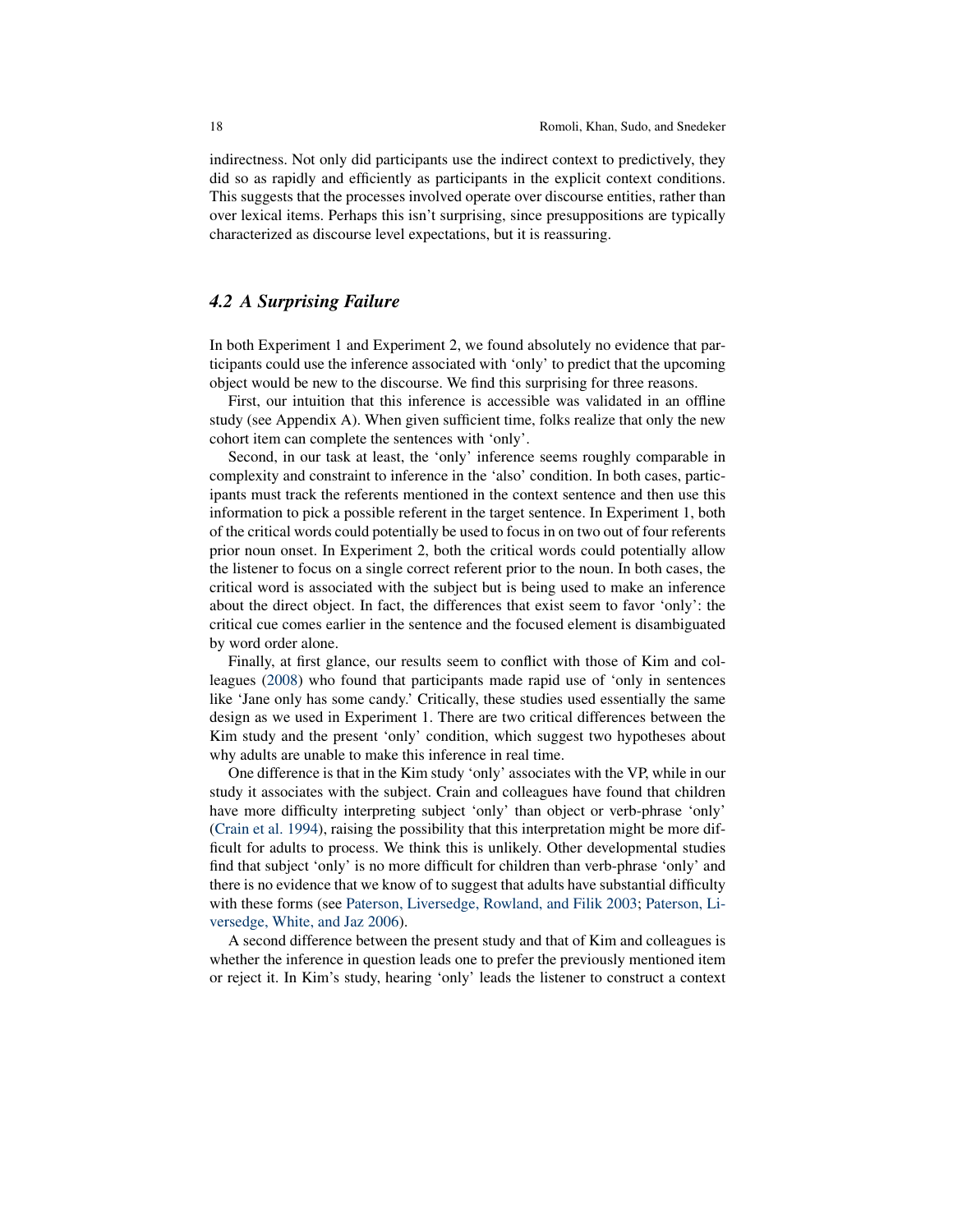set based on the previously mentioned items, encouraging looks to these referents. In our study, hearing 'only' should lead participants to infer that a previously mentioned items cannot be the object of the target sentence. Notice that this inference involves implicit negation (exclude the previously mentioned items) and the need to avoid looking at objects that were previously relevant. Both of these things could make processing more difficult [\(Wason](#page-21-20) [1965;](#page-21-20) [Carpenter and Just](#page-20-13) [1975;](#page-20-13) [Dale and](#page-20-14) [Duran](#page-20-14) [2011](#page-20-14) among others). One virtue of this account is that explains why we see a rapid effect in the 'also' condition: this inference, like Kim's, involves a direct preference for previously mentioned items, rather than an implicit negation.

Acknowledgements For conversations and inspiration on this project, we are very grateful to Gennaro Chierchia, Josh Hartshorne, Hazel Pearson, and the audiences of Language and Cognition at Harvard University in 2008 and 2009. A special thanks goes to Clemens Mayr and Tim O' Donnell, who contributed to the discussions that lead to these experiments. We wish to thank also Tracy Brookhyser, Carlyn Friedberg, Margarita Zeitlin, Nina Hrebenko and Miranda Fidler for assistance with data collection and preparation of the stimuli.

# 5 Appendix A: Off-line Norming Study on *Also* and *Only*

To ensure that inferences that we were studying were robust, we conducted an offline sentence completion study. The goal of this task was to verify that, given adequate time, participants could infer that the direct object in the 'only' sentence must be novel to the discourse, while the direct object in the 'also' sentences must have been mentioned in the context sentence. This experiment employed the materials from Experiment 1.

Sixty-four participants were recruited through the on-line crowd sourcing tool Amazon Mechanical Turk. They received \$0.50 for their participation. Twenty eight additional participants were excluded (26 for poor accuracy on the filler trials and 2 because English was not their native language). The design was almost identical to Experiment 1. Instead of hearing instructions, participants read the introduction, context and target sentences, except that last word of the target sentence was truncated after the first letter, as in [\(28\)](#page-18-0).

#### <span id="page-18-0"></span>(28) Jane also has some c

Participants were shown the display from Experiment 1 and clicked on the picture that completed the sentence. Note that control-old and control-new trials were identical in this study, since the final word which differentiates these conditions is omitted. There were 8 'also' trials, 8 'only' trials,16 control trials, and 8 fillers which were used to filter out inattentive participants.

A logistic regression analysis was performed comparing 'old-cohort' choices for 'also' and 'only' sentences to the control sentences. Both the 'also' ( $M = 73.7\%$ , z  $= 18.935$ ,  $p < 0.001$ ) and the 'only' (M = 15.8%, z = 3.973, p < 0.001) responses were significantly different from the control responses ( $M = 23.9\%$ ). Therefore, we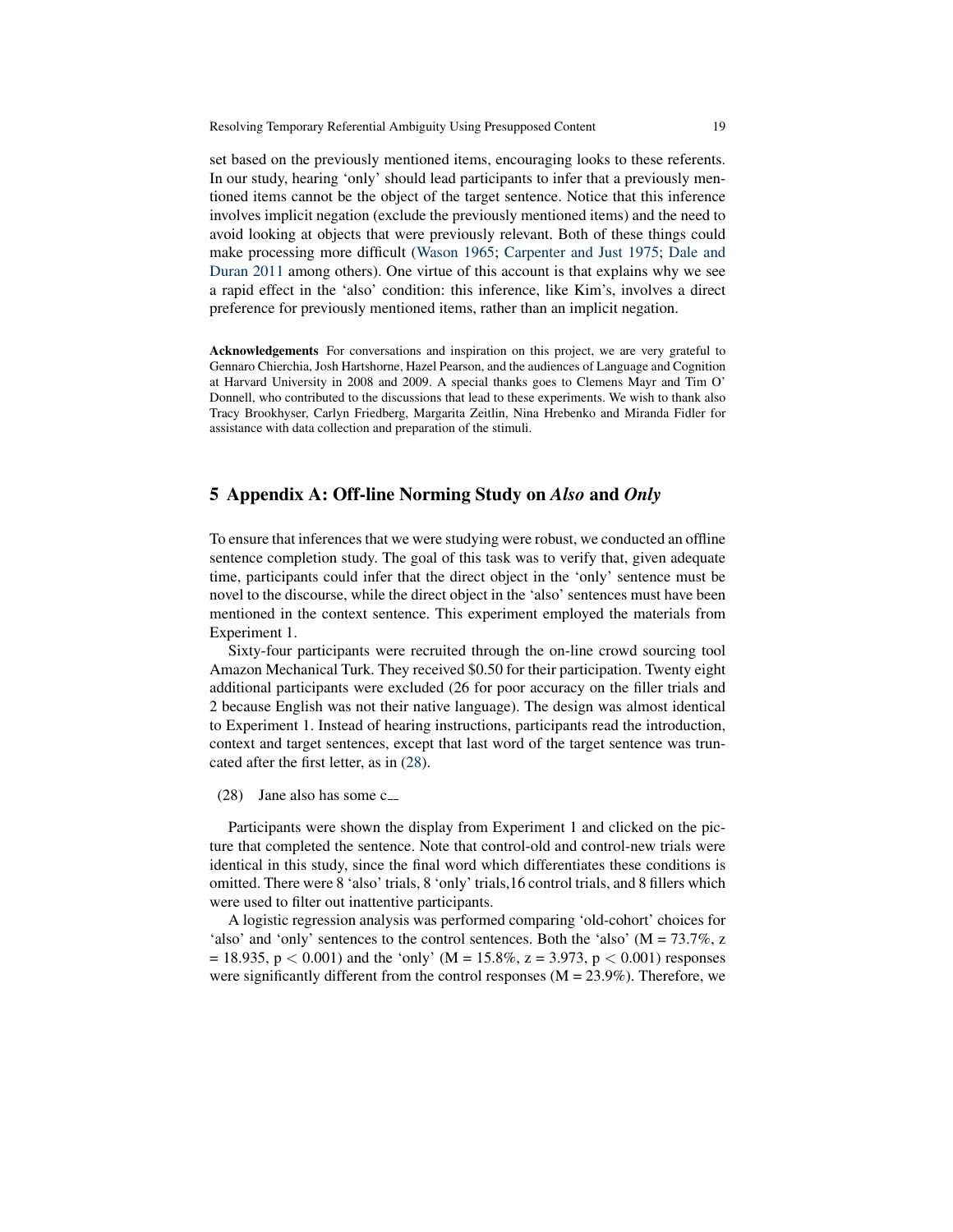confirmed that participants were able to make the relevant inference and select the intended image for both the 'also' and the 'only' sentences.

# 6 Appendix B: Norming Study on the Intonation of *Also*

When 'also' appears between the subject and the verb it has two possible readings. We wanted our participants to get the reading in which 'also' associates with the subject. There is no other way to convey this reading in contemporary English. While the oldest co-author favored 'John too has some candles,' her younger colleagues insisted that no one spoke like this anymore. So we were forced to use prosody to disambiguate the intended reading. We did this by producing the sentences with the prosody given in [\(29\)](#page-19-0). The capitalization indicates prosodic focus on the subject and the commas signal a prosodic break before the verb.

<span id="page-19-0"></span>(29) JANE, also, has some candies.

It was our intuition that when the sentence was produced in this way, the only possible reading is the one where the presupposition is on the subject (Jane, in addition to someone else, has some candies). However, to make sure that folks did not get the reading where the presupposition was on the verb phrase (Jane, in addition to something else, has some candies), we conducted a norming study.

Ten undergraduate students participated in the experiment. The experiment was conducted using Psyscope X. The participants were been presented with 16 prerecorded auditory stimuli like [\(29\)](#page-19-0) above. These were a subset of the utterances that were used in the 'also' condition of Experiment 1. For each one they were asked to select the correct interpretation from two alternatives.

- (30) a. Jane has some candies and she has something else too.
	- b. Jane has some candies and she has candies too.

Participants made their selection by pressing a keyboard button corresponding to the side of the screen where the alternatives was presented. The position of the alternatives on the screen was counterbalanced and the presentation order for the items was randomized for each subject. The stimuli were interspersed with 48 fillers. These included utterances with *too* as in [\(31\)](#page-19-1) (followed by the same possible choices) and utterances like [\(32\)](#page-19-2), (followed by a choice between 'Justin is Christina's neighbor' or 'Justin is Christina's neighbor and Christina is Justin's neighbor').

- <span id="page-19-1"></span>(31) JANE, too, has some candies.
- <span id="page-19-2"></span>(32) Justin and Christina are neighbors.

Participants judged the critical sentences to have the subject-association reading 84% of the time. A Wilcoxon-Signed-Rank Test showed that this was significantly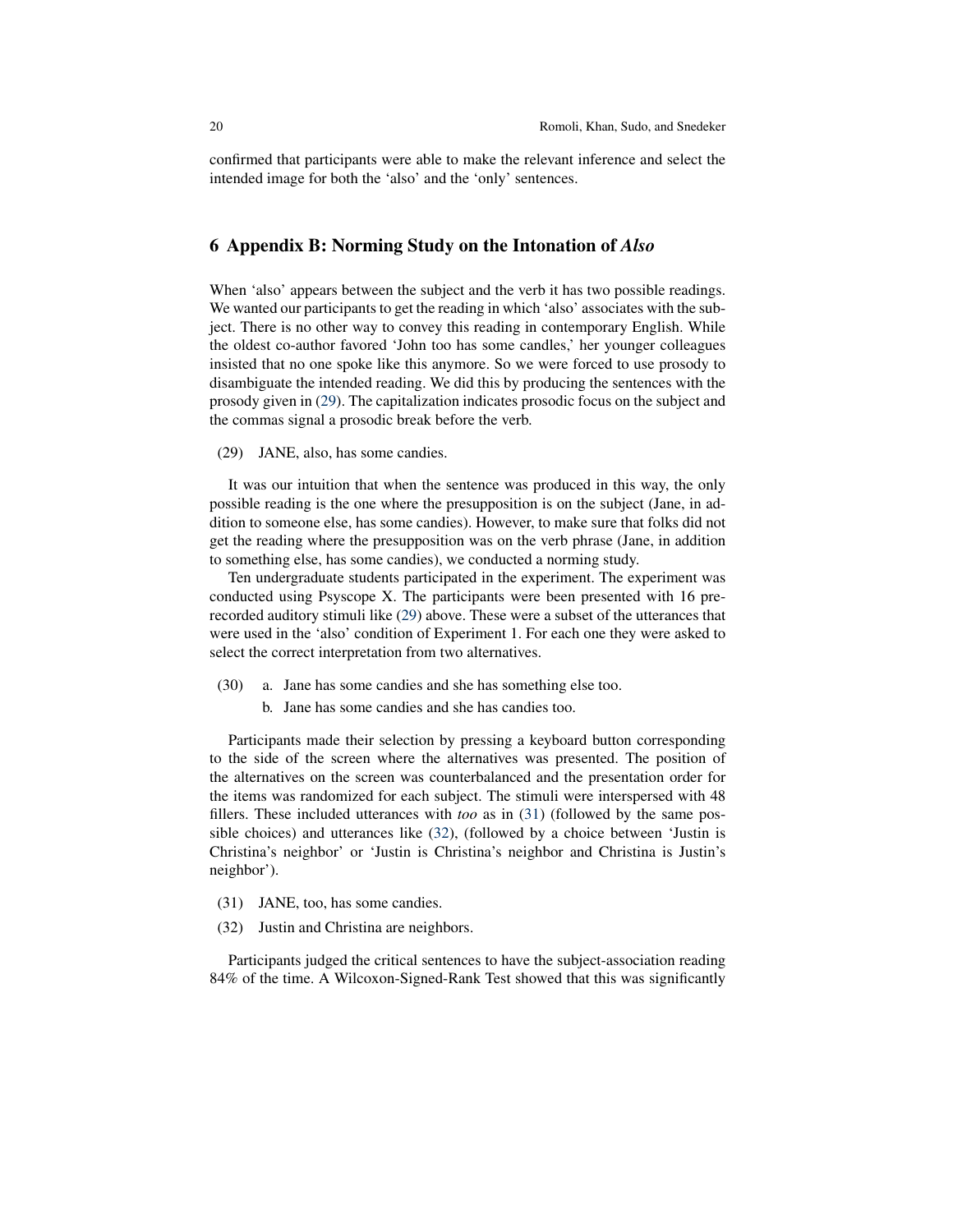different from chance  $(Z = 2.28, p < 0.05)$ . Thus the intonation pattern on the critical sentences strongly biases participants to interpret 'also' as associating with the subject.

# References

- <span id="page-20-11"></span>Abusch, D. (2010, doi:10.1093/jos/ffp009). Presupposition triggering from alternatives. *Journal of Semantics 27*(1), 1–44.
- <span id="page-20-8"></span>Allopenna, P. D., J. S. Magnuson, and M. K. Tanenhaus (1998). Tracking the time course of spoken word recognition using eye movements: Evidence for continuous mapping models. *Journal of Memory and Language 38*, 419–439.
- <span id="page-20-4"></span>Beaver, D. (2001). *Presupposition and Assertion in Dynamic Semantics*. Stanford University: CSLI Publications.
- <span id="page-20-7"></span>Beaver, D. and B. Z. Clark (2009). *Sense and Sensitivity. How focus determines meaning.* Oxford: Oxford University Press.
- <span id="page-20-1"></span>Beaver, D. and B. Geurts (To appear). Presuppositions. In C. Maienborn, K. von Heusinger, and P. Portner (Eds.), *Semantics: An International Handbook of Natural Language Meaning volume 3*. Berlin: Mouton de Gruyter.
- <span id="page-20-5"></span>Bott, L. and I. Noveck (2004). Some utterances are underinformative. *Journal of Memory and Language 51*(437–457).
- <span id="page-20-13"></span>Carpenter, P. and M. Just (1975). Sentence comprehension: a psycholinguistic processing model of verification. *Psychological Review 82*, 45–73.
- Chemla, E. (2009, doi:10.1007/s11050-009-9043-9). Presuppositions of quantified sentences: Experimental data. *Natural Language Semantics 17*(4), 299–340.
- <span id="page-20-9"></span>Chemla, E. and L. Bott (2013). Processing presuppositions: Dynamic semantics vs pragmatic enrichment. *Language and Cognitive Processes 38*(3), 241–260.
- <span id="page-20-0"></span>Chierchia, G. and S. McConnell-Ginet (2000). *Meaning and Grammar: An Introduction to Semantics, 2nd edition*. Cambridge: MIT Press.
- <span id="page-20-12"></span>Crain, S., W. Ni, and L. Conway (1994). Learning, parsing, and modularity. In J. Clifton, Charles, L. Frazier, and K. Rayner (Eds.), *Perspective on sentence processing*, pp. 433–467.
- <span id="page-20-14"></span>Dale, R. and N. D. Duran (2011). The cognitive dynamics of negated sentence verification. *Cognitive Science 35*, 983–996.
- <span id="page-20-2"></span>Gazdar, G. (1979). *Pragmatics: Implicature, Presupposition, and Logical Form*. New York: Academic Press.
- <span id="page-20-3"></span>Heim, I. (1983). On the projection problem for presuppositions. In D. P. Flickinger (Ed.), *Proceedings of WCCFL 2*, Stanford University, Stanford, California, pp. 114–125. CSLI Publications.
- <span id="page-20-10"></span>Heim, I. (1992). Presupposition projection and the semantics of attitude verbs. *Journal of Semantics 9*, 183–221.
- <span id="page-20-6"></span>Huang, Y. T. and J. Snedeker (2009). Online interpretation of scalar-quantifiers: insight in the semantics-pragmatics interface. *Cognitive Psychology 58*(3).